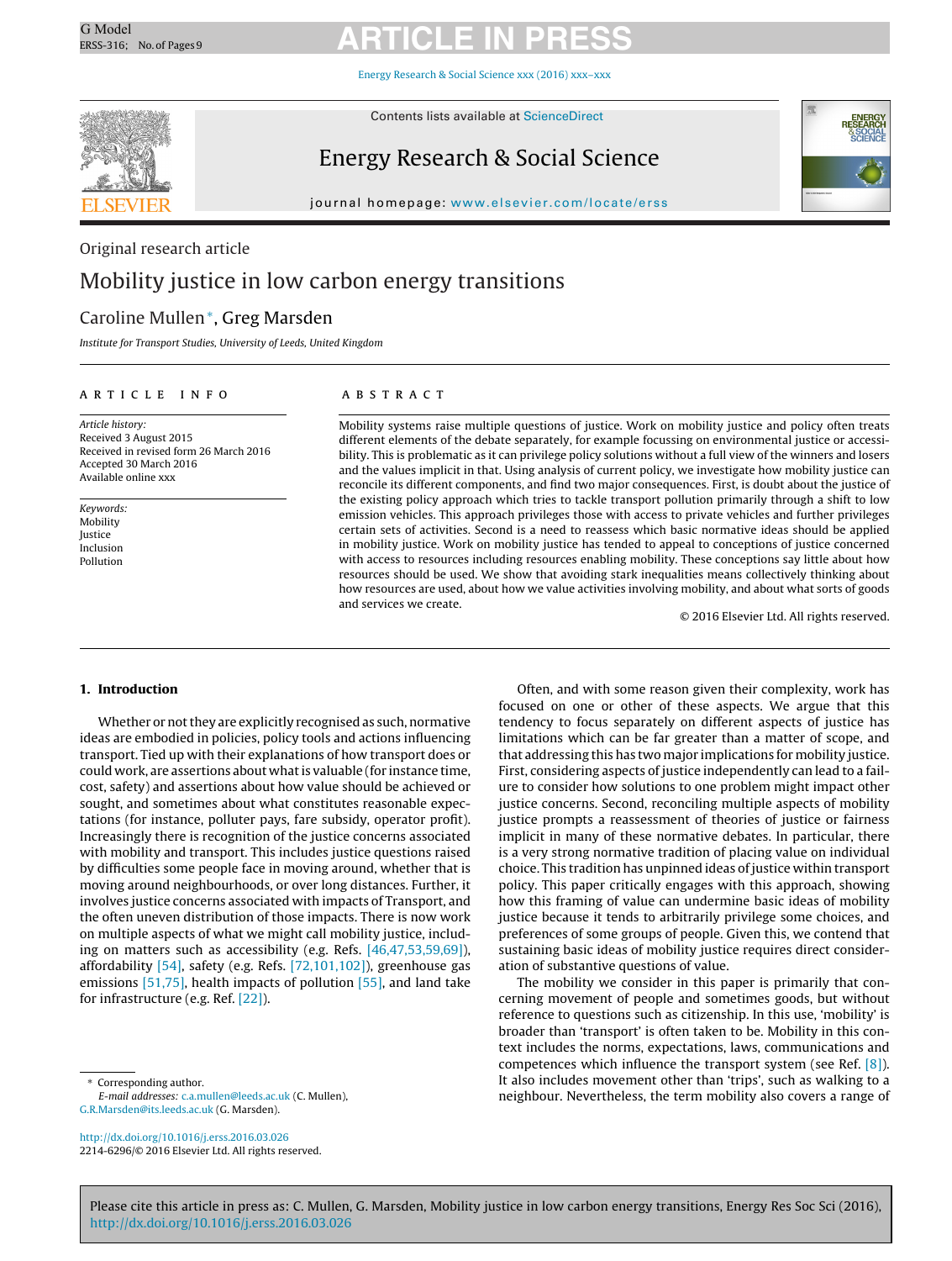2 C. Mullen, G. Marsden / Energy Research & Social Science xxx (2016) xxx–xxx

matters which extend beyond those we discuss in this paper, such as migration.

In the next section we outline theoretical notions underpinning mobility justice, including ideas of how people's lives matter, and why therefore mobility and other social and economic arrangements affecting people's lives should also matter. Then, we investigate different aspects of mobility justice and the potential tensions and resolutions for addressing these aspects through a case study around the transition to low emission vehicles. By drawing in a more holistic set of concerns we explore how this approach to tackling pollution issues can create social exclusion and disadvantage both for those without access to vehicles and for those who struggle financially to run a vehicle. In the face of this, we begin to explore how different approaches to reducing pollution, involving mobility systems less reliant on private powered vehicles may be more promising at reconciling different aspects of mobility justice (cf.  $[46]$ ). It is in examining the potential of these approaches for settling tensions in mobility justice, that we engage with choice based theories of justice, and then examine the case for collective thinking about values and what sorts of activities should be accommodated, enabled and curtailed. Whilst such an approach is potentially politically contentious it is clear that embedded within the status quo are a range of implicit assumptions which if codified explicitly would also be contentious. This approach is new territory in discourses on mobility justice, but has roots both in transport studies (e.g. Refs. [\[2,67\]\),](#page-7-0) and in approaches in political philosophy which ask "what sort of society" we should have [\[12,49,78\].](#page-7-0) The paper concludes by briefly discussing approaches to decisionmaking for a more just mobility system, taking account of both the impacts of Transport, and of the ways in which different activities are supported or constrained by provision for mobility.

#### **2. Mobility, transportation and conceptions of justice**

It is rarely, if ever, possible to simply read off from a description of a situation to an account of what should be done. There can be little dispute that a situation is bad (for instance, deaths on the roads), but much greater disagreement about justifiability of measures to reduce deaths—consider arguments about reducing speed limits, about strict liability [\[32\],](#page-7-0) and so on. Some investigations of mobility justice draw on specific, and different, theories of justice (e.g. Refs. [\[53\]\).](#page-7-0) Others do not apply any particular theory, but instead implicitly appeal to general notions of fairness or equality [\[55,36\].](#page-7-0) Given this diversity of approach it would be meaningless to describe one theory which underpins work on mobility justice. We can, however, outline some basic notions which will be compatible with many of the arguments on mobility justice, and which while under-determined, distinguish these arguments from other normative approaches such as libertarian approaches (e.g. Ref.  $[60]$ ). These notions will help ground the debate in the rest of this paper, giving some basis for addressing questions such as 'equality of what?' (e.g. Refs.  $[9,14,80]$ ), or what collective responsibility do we have for one another? These basic notions are:

- i Beginning from the assumption that each person matters (morally) as much as any other: so their life matters, and their ability to make something of their life also matters [\[35,38,39\].](#page-7-0)
- ii There is a societal responsibility to make political, social and economic arrangements which reflect this assumption that each person matters. This has been described as showing equal concern [\[25,35,38,39\].](#page-7-0) The societal obligation also falls on each person, so that people have some responsibility to accept limitations for the benefit of others [\[59\].](#page-7-0)

iii Treating people 'as equals' is not necessarily the same as 'equal treatment,' as treatment as equals may require taking account of people's differing needs and contexts [\(\[24\],](#page-7-0) [p.](#page-7-0) [68\).](#page-7-0)

These ideas are compatible with theories falling, broadly, within major and frequently contrasted branches of political and moral philosophy, including liberal egalitarianismon one hand, and virtue ethics and communitarianism on the other. The former is based in a tradition which has been, and to a large extent remains, dominant in western philosophy over the last two centuries (see Refs. [\[48,25\]\)](#page-7-0) however the latter which has a far longer history, has been regaining prominence in recent decades (e.g. Refs. [\[1,48,99\]\).](#page-7-0) Very broadly, for liberal egalitarians, justice must have concern for the distribution of ability or power a person has to exercise choice about the way in which they live (see Refs.  $[25,56,77]$ ). This requires concern for distribution of resources and conditions, so:

"government must assure all citizens a decent level of income, housing, education, and health care, on the grounds that those who are crushed by economic necessity are not truly free to exercise choice in other domains" [\(\[77\],](#page-8-0) [p.](#page-8-0) [58\)](#page-8-0)

Some of the motivation for this focus on choice (within and beyond egalitarian theories) stems from distrust of the idea that society should constrain individualism. This position is found within some political opposition to authoritarian government (e.g. Ref. [\[4\]\),](#page-7-0) and also within some struggles against discrimination where choice and individualism are adopted as a response to social repression, such as social expectations that women remain in their place—in the home and out of public life (see e.g. [\[100\]\).](#page-8-0) As such, there is an obvious appeal to liberal theories of justice.

In this context, the more recent advocates of communitarian and virtue ethics theories, have tended to frame their arguments as responding to apparent deficiencies in the 'choice' based liberal theories. It may be helpful to outline two strands to these arguments. First, critics of 'liberal choice' point out that the conception of choice in those liberal theories is one which assumes that people can make a decision as if in a vacuum, unencumbered by context, such as social norms, partial and value laden perceptions of the world, and even psychological influences (see e.g. Ref.  $[48]$ ). This, they argue is an implausible idea of the way in which people act, and think about acting. People exist, and form their sense of self, in relation to the world (and society) in which they live (see e.g. Ref. [\[99\]\).](#page-8-0) Further, our understanding of the world is partial and distributed in the sense that no one person is omniscient, and is value laden in relying on contestable and changing theories (scientific, social and so on) to make sense of the world  $[6,88]$ . The context in which people make their choices, is one which is situated, with multiple influences, and this frames both actions and decisions about actions (or choice). Second, the 'choice' based theories of justice tend, it is argued, to present 'choices' or options to people which appear unfair. This sort of argument is commonly made in relation to those liberal theories which justify large economic inequalities, for instance, theories which assert that redistribution is unjust on the grounds that it interferes with people's choices about the way in which they use their property (e.g.  $[60]$ ). However the objection can also be levelled at liberal egalitarian theories despite the concern that those theories have for making social and economic arrangements in which everyone has access to (some level of) resource. One difficulty is that their focus on individual choice, does not allow for adequate (or fair) accommodation of social values. For instance, choice based theories are criticised by feminist virtue ethicists on the basis of the way in which they treat care giving. While recognising that 'choice' based egalitarian theories would require that resources are provided for care (since some people need care to be able to exercise choice), they argue that this commodification does

<span id="page-1-0"></span>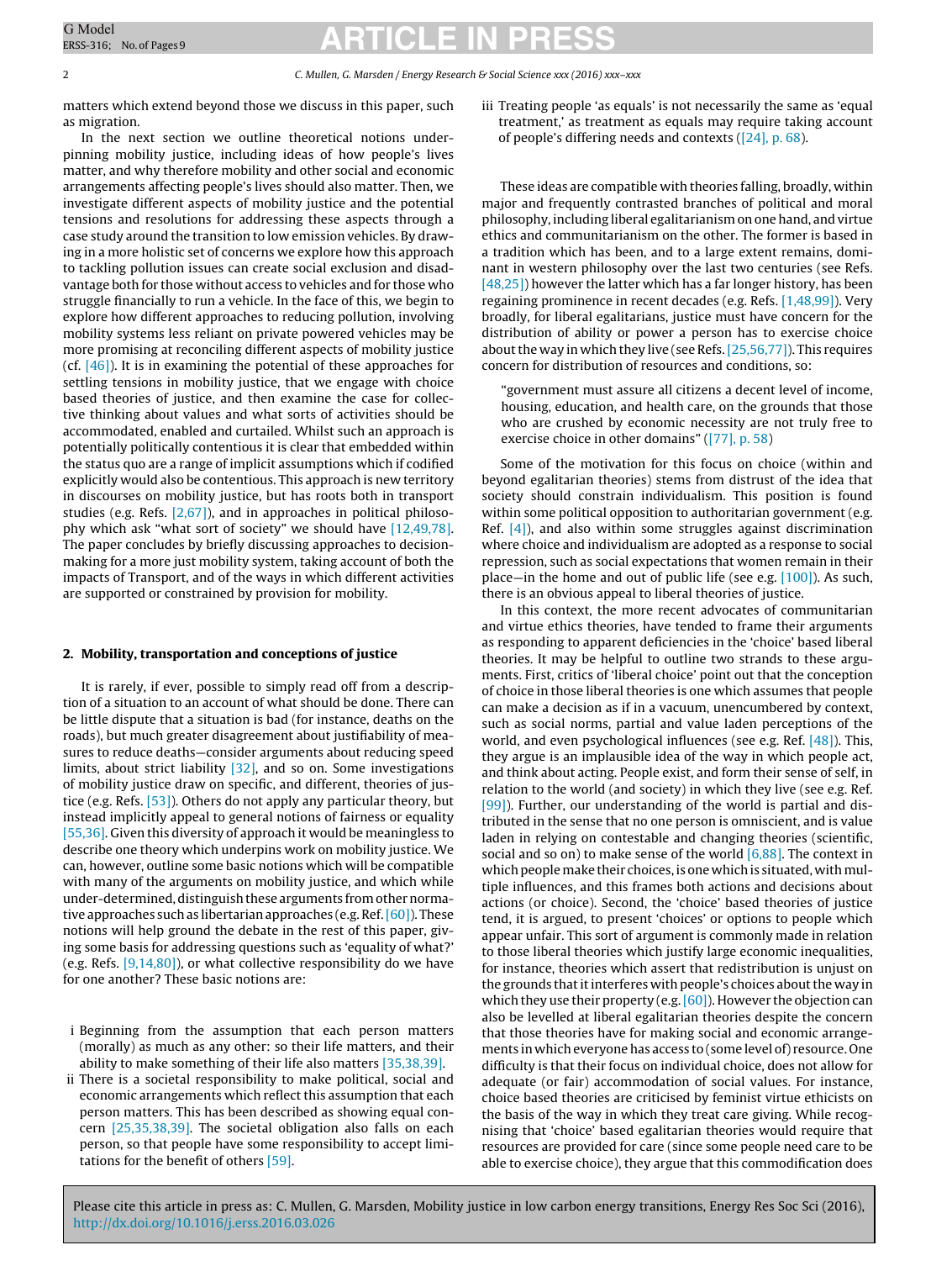#### C. Mullen, G. Marsden / Energy Research & Social Science xxx (2016) xxx–xxx 3

<span id="page-2-0"></span>not capture thenature or social value of care giving (see for instance, Ref. [\[81\]\).](#page-8-0) For virtue ethicists and communitarians, there is a case for theories ofjustice asking what should be valued, accommodated and supported by society.

This brief discussion indicates that there are at least some compelling reasons underpinning both of these branches of political philosophy. In this paper, while we begin from a position of accepting concern for equality we are also, at this stage, neutral between these two branches. As our argument develops we show that for mobility and Transport, the liberal 'choice based' theories face particular problems, and this makes a case for adopting an approach closer to the virtue ethics and communitarian approach.

Both of these branches of political philosophy will have concern that people have material and other conditions needed to live well. In relation to mobility this broadly involves consideration of accessibility and inclusion on one hand and life-threatening risks and aspects of sustaining life on the other (e.g. Refs. [\[3,36,46,53,55,57,59,95,102\]\).](#page-7-0) Both are conditions for surviving and living well, and making something of life. The focus on inclusion, accessibility, or availability of movement or Transport, recognises that this enables engagement in social, economic political and personal activities. The focus on sustaining life and on physical risk or harm reflects the role of transport in provision of essential goods and services, and in ending lives in multiple ways, particularly through collisions, poor air quality and potentially through carbon emissions. In this paper we do not challenge the relevance of these factors, but we do emphasise significance to justice of considering these aspects together rather than as distinct elements.

### **3. Pollution reduction and the reductionism of mobility justice: a case of British policy on tackling transport pollution**

To explore the first of our contentions from Section [1](#page-0-0) we use a study ofthe policy approach in adopted in Britain aimed at reducing carbon and other transport pollution. Whilst a broad spectrum of policies could be applied to tackle local and international pollution problems, the overwhelming response has been to pursue technological solutions to reduce tailpipe emissions and therefore tackle environmental injustice. We draw on the broader conceptualisation of mobility justice which emerges from Section [2](#page-1-0) to exemplify the risks in considering different aspects of mobility justice in isolation.

The reliance that our existing mobility patterns have on fossil fuels creates a heavy, and well recognised, burden of pollution. In many countries transport is the major source of poor air quality including nitrogen oxides and particulates which have huge impacts on morbidity and mortality [\[11\];](#page-7-0) WHO, 2012. For instance, in the UK, poor air quality predominantly caused by Transport, has been estimated to have mortality impacts 'equivalent to nearly 29,000 deaths' in 2008 ([\[11\],](#page-7-0) [pp.](#page-7-0) 1-2).<sup>1</sup> Pollution from diesel has beenidentified as a cause oflung cancer [\[96\].M](#page-8-0)oreover, exposure to poor air quality is uneven, and there is a broad correlation between levels of nitrogen oxide pollution and the proportion of households in poverty [\[55\].](#page-7-0) Beyond this, emissions from transport account for nearly a quarter of total worldwide carbon emissions from fuel combustion [\[42\].](#page-7-0) This pollution prompts concerns not only about the nature of impacts, but also about the ways in which climate impacts on health and welfare and can be exacerbated by existing social and income inequalities ( $[43]$ , [p.](#page-7-0) [6\).](#page-7-0) The nature, scale, and the

 $1$  The complicated language here is because poor air quality will be one among several factors implicated in deaths, making it unfeasible to attribute given deaths to poor air quality alone. The mortality figures which are given are therefore an estimate of life years lost across a population due to poor air quality (see Ref. [\[11\].](#page-7-0)

distribution of impacts of pollution on health and welfare, make a compelling moral case for seeking substantial emission reductions.

In many countries, including Britain, the policy approach on tackling transport pollution relies heavily on an extensive expansion of powered low emission vehicles (see for instance Refs. [\[20,27,79,10,21\].](#page-7-0) In Britain, hopes for development of ultra-low emission vehicles intended to replace the current fleet of vehicles, is the dominant feature of the Westminster Government's plan for meeting its commitments to reduce carbon from transport. This ambition is illustrated in Government's Carbon Plan [\[40\]](#page-7-0) [\(Fig.](#page-3-0) 1).

Low emission vehicles are not the sole strand of measures to improve pollution from transport. Other measures, appearing in transport policy and planning locally, nationally and internationally, and intended to help reduce transport pollution include various approaches intended to increase walking and cycling, to support public transport and to reduce travel (e.g. Refs. [\[2,16,27\]\).](#page-7-0) However these take a secondary role at present. For instance, the Committee on Climate Change (who advise the English Government) hopes that measures to encourage travel by means other than private cars could yield reduction of 3 MtCO<sub>2</sub> by the early 2020s [\(\[10\],](#page-7-0) [p.](#page-7-0) [142\).](#page-7-0) This is small compared to the approximate 43  $MtCO<sub>2</sub>$  reduction from road transport intended by the CCC in the same period.<sup>2</sup>

This policy approach has implications on two levels for our first contention on mobility justice. First, some of the specific policies in this area raise concerns about fairness and distributive justice. Second, the overarching approach of focusing on vehicle technology may exacerbate existing justice concerns around accessibility, affordability and availability of transport. These are explored in the remainder of this section.

### 3.1. Distributive fairness and pollution policies

We briefly describe two pollution reduction policies which exemplify the kinds of initiatives which are underway to tackle a combination of local and global environmental issues. The first is the raft of incentives which are currently in place to encourage the adoption of electric vehicles. There is a substantial cost premium between a new electric vehicle and a new petrol or diesel engine vehicle. This is, in part due to the technology maturing, but also because of continued high battery prices. Over time it is anticipated that this cost differential will reduce (see Ref. [\[10\]\).](#page-7-0) The extent of the cost differential between the vehicles which the consumer is faced with is a matter of government policy. In the UK, for example, a £5000 grant is available for electric vehicles which makes, for example, an electric VW Golf around one third more expensive to buy than a petrol equivalent. There are then in-use charges which can also be manipulated with, for example, electric vehicles paying lower energy taxes, being exempt from annual road charges and the like  $[10]$ . The running costs of the electric Golf in the UK are estimated to be around one third of those of the petrol equivalent. The country with the highest proportion of new electric vehicle sales (23% of all new vehicle sales in June 2015) is Norway. [Table](#page-3-0) 1 shows the incentives on offer in Norway until 2018 and the questions which this might raise.

In this respect we could expect advantages to people who have access to an electric vehicle, and who therefore use less of their income engaging in whatever activities involve driving. That by itself might not concern justice, if those who do not benefit do not also suffer a further dis-benefit. However there could also be further reaching more indirect impacts. For instance, costs of run-

 $2$  43MtCO<sub>2</sub> is calculated using the CCC Headline Indicators for the British third carbon budget which runs to 2022 (CC2015, Annex 4) and from other data in the CCC [\[10\]](#page-7-0) report.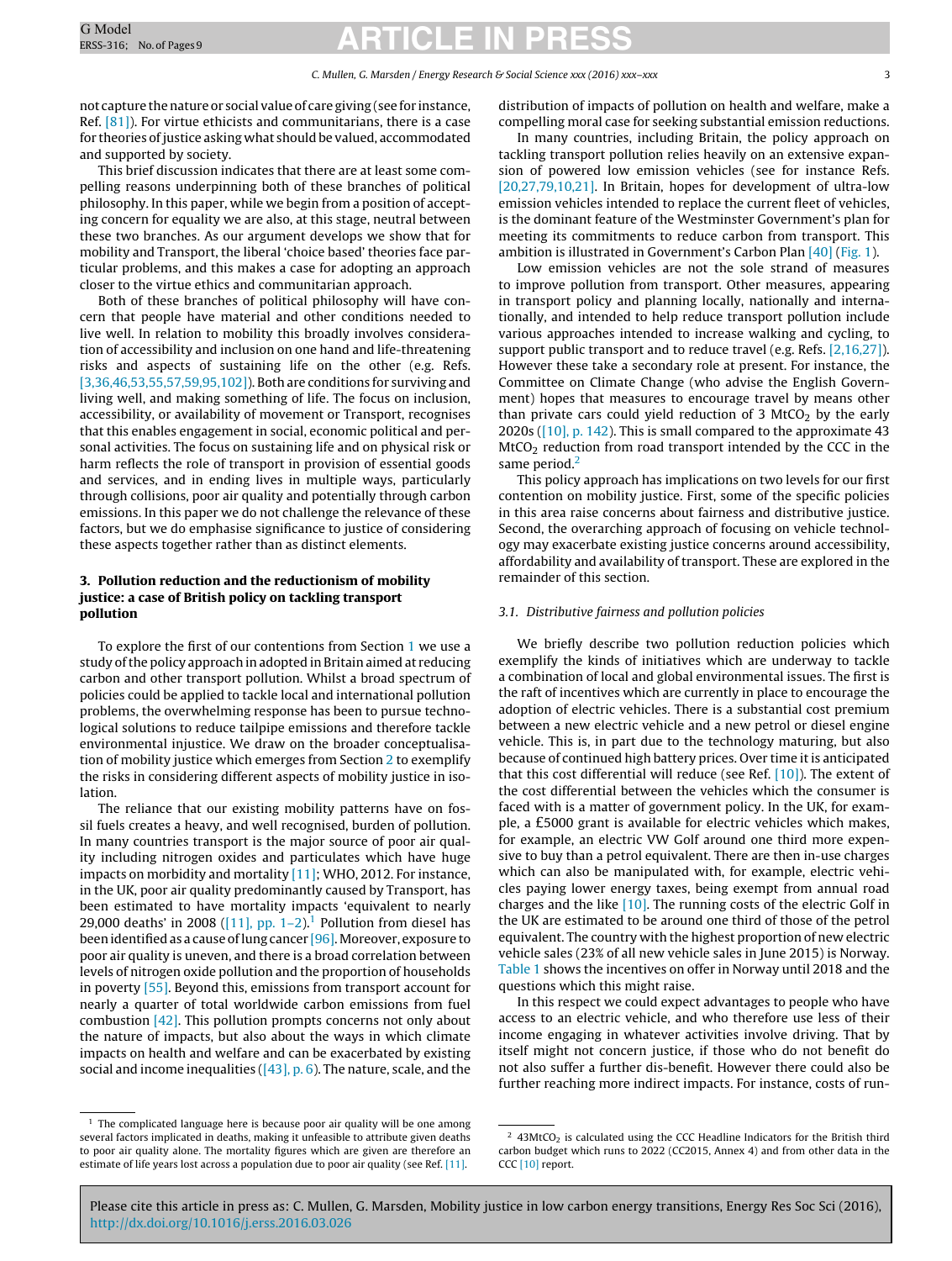<span id="page-3-0"></span>4 C. Mullen, G. Marsden / Energy Research & Social Science xxx (2016) xxx–xxx



#### **Table 1**

Norweigan Electric Vehicle Incentives [\[89\].](#page-8-0)

| Incentive                                                                                           | Issue                                                                                               |
|-----------------------------------------------------------------------------------------------------|-----------------------------------------------------------------------------------------------------|
| Exempt from purchase tax (currently around 100% of the cost of the vehicle)                         | There are other ways in which this tax rebate could have<br>been spent                              |
| Exempt from VAT on purchase at 25% of transaction                                                   | Essential items such as clothes (25%) food (15%) have VAT<br>payable as does public transport (8%)  |
| Exempt from annual road tax (£230/annum)                                                            |                                                                                                     |
| Exempt from all public parking fees<br>Exempt from all toll payments<br>Rights to use the bus lanes | These all make use, rather than ownership of the car more<br>advantageous relative to other modes.  |
| Access to a public charging network of 5000 public charging stations                                | These spaces are often in convenient and prestigious<br>locations and commit road space to car use. |

ning second hand cars may increase due to battery maintenance, or there may be pressure to raise fuel duty for fossil fuel vehicles, particularly as they become a minority yet one which is predominantly low income drivers. These are a potential consideration for justice, albeit a consideration complicated by the problem that the nature and scale of such impacts are difficult to judge, especially in advance of the ability to make assessments the scale of any changes in disposable income.

In London, in addition to a less aggressive role out of electric vehicles, an Ultra-Low Emissions Zone has been proposed. The zone which will operate 24/7, partly for practical reasons will cover the same area as the central area congestion charge and will be enacted in 2020. The approach has been to develop different standards which should be adopted by different user categories (e.g. car, bus, taxi, motorcycle) with the aim that most vehicles entering the zone will be compliant as a result of fleet renewal. It is estimated that 23% of heavy goods vehicles, 27% of cars and 33% of light goods vehicles using the zone will pay the charge [\[90\].](#page-8-0) The fee for drivers is set to be £12.50 per day. The goal is therefore to deter frequent users who are also high emitters of NOx and particulates and to provide spatially targeted improvements to air quality, which is currently above levels defined as safe to human health. This is a an access and use based charge rather than an ownership charge and therefore only mirrors part of the issues raised by electric vehicle subsidy. Here the concern will be that these are regressive taxes, especially if it is those who are wealthier who can afford the less polluting vehicles [\[26,97\].](#page-7-0) Exemptions are perhaps an obvious response to

justice concerns associated with regressive taxes, or more broadly with high costs of travel. However it is only if we can determine that this justice problem is marginal, affecting only a small number of people and their vehicles and so requiring just a few exemptions, that exemptions would mitigate the concern without counteracting the very purpose of the tax or charge on polluting vehicles.<sup>3</sup> Discussions surrounding exemptions and discounts to the London congestion charge were contentious, with discounts or exemptions for people with disabilities, National Health Service vehicles, and armed services, residents living in certain areas near the congestion charge zone, low emission vehicles, motorcycles, public Transport, and emergency services.<sup>4</sup> What are the implicit values being placed on different activities here and would they apply also to pollution charges?

### 3.2. Accessibility, transport availability and policy on low emission vehicles

Inaccessibility and lack of availability or difficultly in paying for travel, in their many often quite diverse forms, can be justice problems as they can be a firm barrier to participation in social and

 $^3\,$  Here we have left open the question of how the justice problem might be determined, that is, what level of financial burden, affecting which people, would be a justice problem requiring action.

<sup>4</sup> See TfL [\[91\]](#page-8-0) [https://tfl.gov.uk/modes/driving/congestion-charge/discounts](http://https://tfl.gov.uk/modes/driving/congestion-charge/discounts-and-exemptions)[and-exemptions.](http://https://tfl.gov.uk/modes/driving/congestion-charge/discounts-and-exemptions)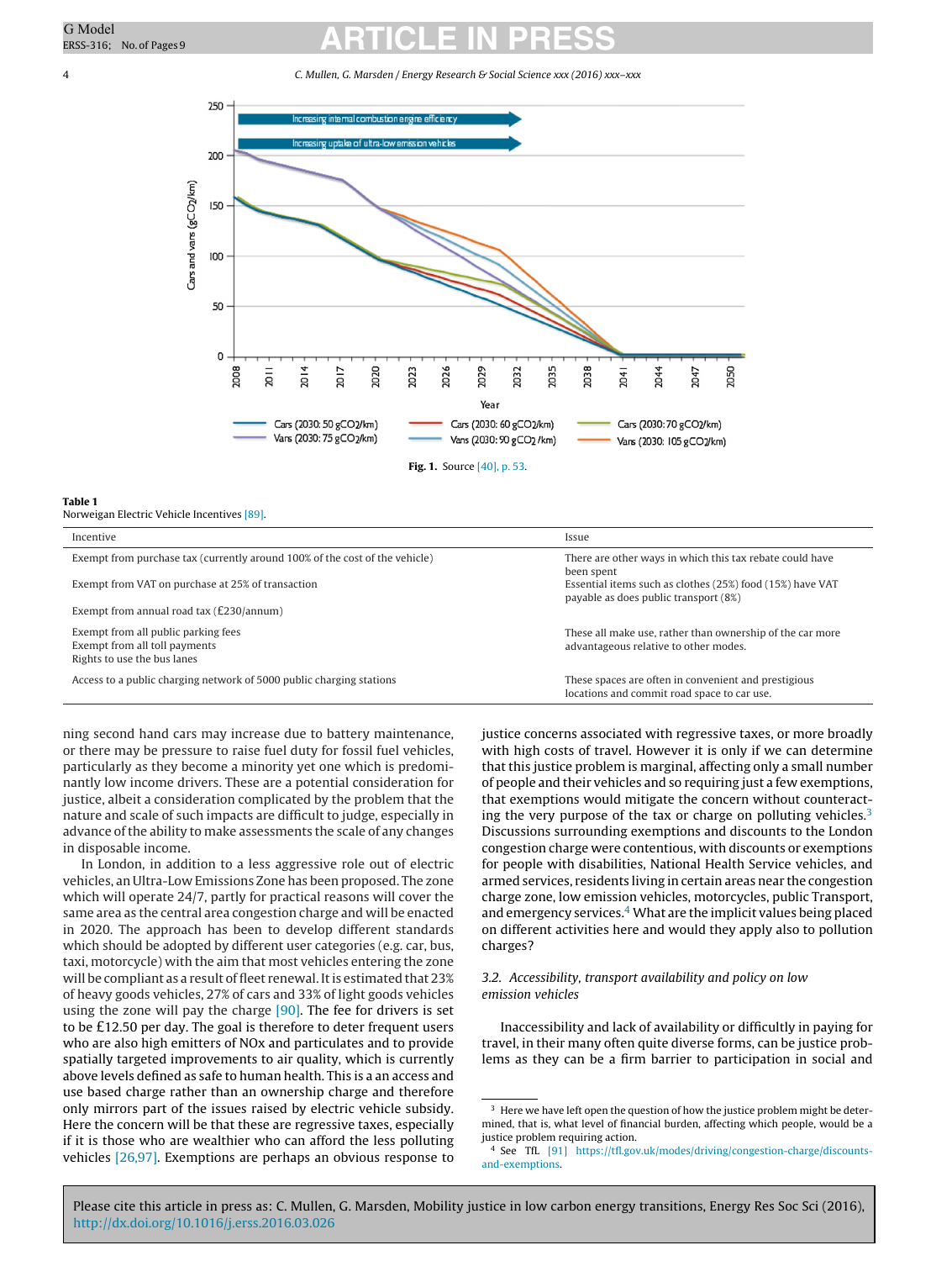#### C. Mullen, G. Marsden / Energy Research & Social Science xxx (2016) xxx–xxx 5

personal activities, caring, education, employment, healthcare, and so on. To see this, let us reflect on existing arrangements of transport and mobility. For many people, many everyday activities involve travel by car (or similar) either as driver or passenger: for instance in Britain, estimates are that 64% of trips were by car in 2014  $[19]$ , and across Europe in 2013 over 83% of passenger km were by car  $[31]$ . It is not just that more of this travel happens to involve cars, but rather it seems that in many cases there is little other option, and travel without a car can be difficult for a range of reasons, including:

- i. Time taken to access services can be much greater without a car (see for instance, Ref. [\[17\],](#page-7-0) [s1.5\).](#page-7-0) The relevance to justice of this form of accessibility is complicated by the way in which the importance of access to given services varies for different people, and at different times. Further justice concerns may arise if an accessible service is not the most appropriate of its type for the people requiring it (this might be especially relevant where services specialise—for instance, specialist hospitals).
- ii. There are physical difficulties in travelling without a car, including:
- Difficulties in negotiating public transport [\[86\];](#page-8-0)
- Severance caused by busy roads [\[68\];](#page-8-0)
- Relatively high risks and safety fears associated with some noncar modes [\[68,59\]](#page-8-0)
- Insufficient public transport and lift services (see Ref. [\[98\]\);](#page-8-0)

i. Walking in polluted and unpleasant environments (such as high traffic environments) has been found to be detrimental to welfare [\[7\].](#page-7-0)

Finally there are concerns that unaffordability of transport has detrimental impacts on household budgets. Public transport fares have been identified as a factor exacerbating social inequalities [\[86\].](#page-8-0) Further where access by non-car means is particularly poor (e.g. in rural areas), significant proportions of household budgets can be spent on running a car, leaving less wealthy people facing what Mattioli and Colleoni (2015) call 'car related economic stress'.

While traffic makes participation difficult for some, it does not necessarily make itimpossible. So drawing on the sort of libertarian argument that says people should manage for themselves even if that is difficult, some might question whether this difficulty in participating is really a concern of justice. Yet this form of argument is problematic for any idea of distributive justice which is broadly concerned with the welfare that people are able to achieve. Simply, making basic or important activities difficult, even if not entirely impossible, is going to inhibit that welfare. What we have is a mobility system which privileges those who can access a private vehicle and can afford to use it, and which privileges certain activities over access to welfare for others. Consequently it is not feasible to dismiss the relevance to justice of problems of travelling without a car.

Given this, what are the further justice implications of pollution policy emphasising take up of low emission vehicles? There is some difficulty in assessing what impact this policy approach might have on the difficulty of moving around without a car. This is due to the problems of speculating with confidence on whether electric vehicle uptake would be on the basis of one-to-one replacement for journeys, by conventional vehicles. It is suggested that there is some demand elasticity between car travel and fuel prices ([\[15\],](#page-7-0) [p.](#page-7-0) [958\).](#page-7-0) Beyond this, wider social changes, which might or might not be influenced by availability of electric vehicles, might have impacts on the way in which vehicles are used in future [\[37\].](#page-7-0) Moreover it is not apparent just how much, or how fast electric vehicles might be taken up. For instance, the UK government grant intended to incentivise sales of ultra-low emission vehicles will be reviewed after '50,000 cars have been sold'  $(16)$ , [p.](#page-7-0) [8\).](#page-7-0) Even at this level,

50,000 private low emission vehicles appear a drop in the ocean given over 26 million private cars on Britain in 2013 [\[18\].](#page-7-0) There is uncertainty about how much, or where, impacts of low emission vehicles would be felt there were much higher levels of take up.

Yet these questions about future impacts of policy on electric vehicles, risk obscuring an important factor. That is, we have a policy approach predicated on the assumption that there will be a major take up of low emission vehicles, and so gives relatively little attention to reducing travel by powered vehicles. As such, it is a policy approach which seems to help sustain our existing conditions involving reliance on cars. Consequently it is an approach which fails to address the mobility injustices which as we discussed in the last section are associated with difficulties in moving around without access to a car.

#### **4. Reconciliation for mobility justice?**

The second contention we set out in Section [1](#page-0-0) is that reconciling multiple aspects of mobility justice prompts a reassessment of theories of justice or fairness implicit in many of these normative debates. This might not be immediately apparent: much of the tension described above is associated with unequal wealth and cost burdens, and a first attempt at resolution might be to reach for familiar forms of re-distribution. In this section we first consider the potential, and the limitation for justice of a re-distributive approach. We then examine the alternative approach of reconciling the tension by a mobility system substantially more focused on walking, cycling, and public transport and with much less emphasis on private vehicles. This, we argue, could tackle limitations of redistribution, and it is this that requires reflection on the underlying normative theories.

### 4.1. Cost and choice

Altering resource distribution might take multiple forms, ranging from a comprehensive public policy programme for reducing wealth inequalities to far more focused measures within specific sectors or areas. It could, initially, appear that attempting to tackle mobility justice through resource re-distribution might require only focused interventions, for instance around reducing tax, or providing subsidies for low emission vehicles and fuel. This idea has some traction in policy and public debate where arguments on fuel taxes are often framed in terms of their distributional impacts [\[36,44,97\].](#page-7-0) Tax and subsidy may impose greater or fewer burdens on different groups, and can be more or less just. However this is a long way from its being a tool for effectively tackling mobility justice. To begin, a necessary condition would be that the system was robust enough to provide people with low emission vehicles which they could afford to run. There are, at best, doubts over the financial viability of this sort of intervention  $(cf, [33])$  $(cf, [33])$  and potentially further questions on whether production of low emission vehicles could meet the levels required. Moreover, to avoid creating greater, acute, mobility injustices, any policy approach of this sort would need to facilitate provision for people who cannot drive. Shared vehicles, lift services might provide for some of his need, although extensive provision might raise further questions about affordability and employment conditions for those staffing the services (cf. [\[74\]\).](#page-8-0)

The sorts of (re-)distribution discussed here are difficult and perhaps unfeasible for public policy. If however we put these doubts aside, a further concern appears. The proposal here is to support much greater use of vehicles, and that will limit other possibilities, including possibilities for land use taken up by roads and parking spaces, and options of moving around without vehicles. This constraint could be framed as a limiting of people's choices. Against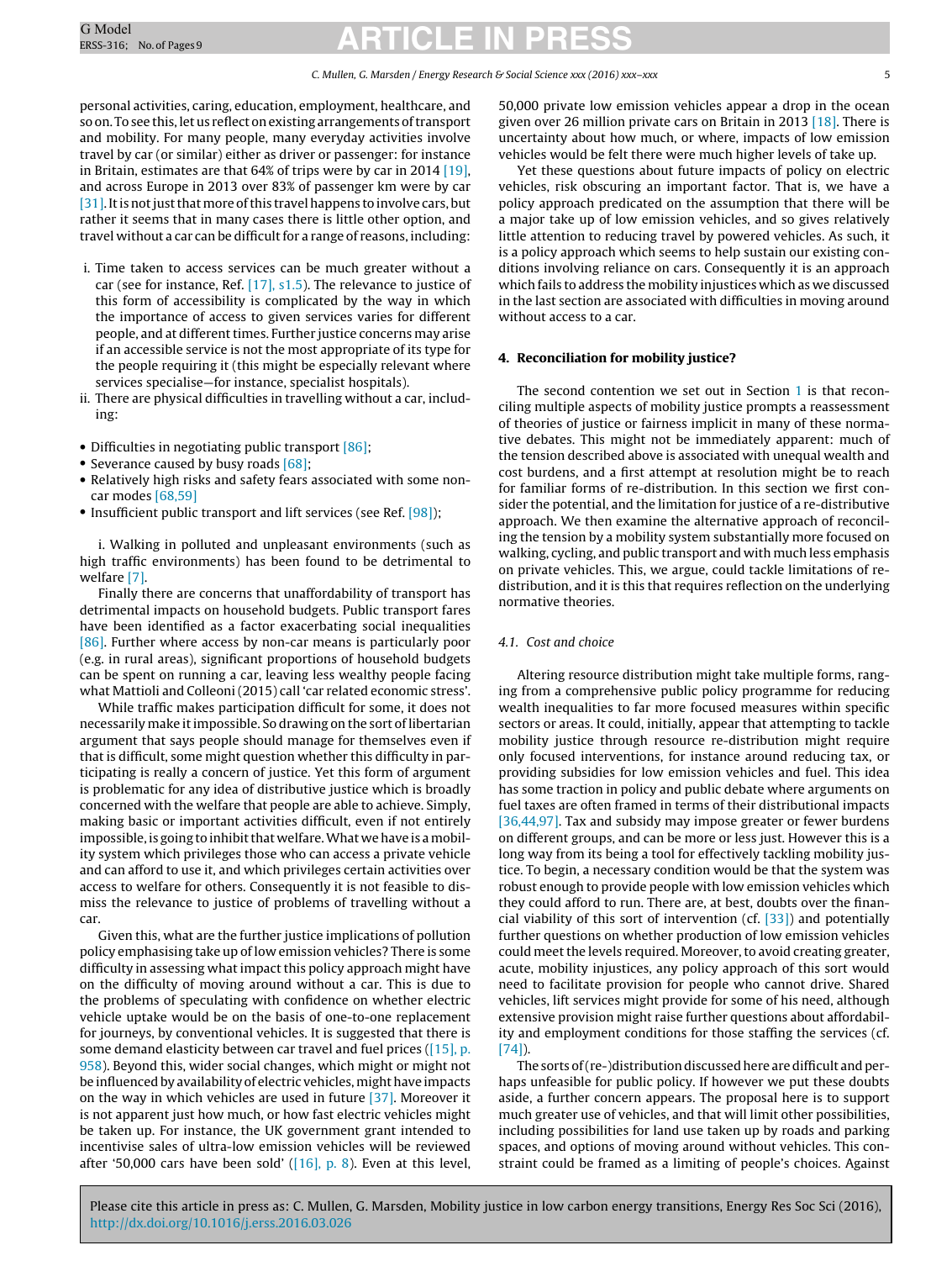6 C. Mullen, G. Marsden / Energy Research & Social Science xxx (2016) xxx–xxx

this, there might be an attempt to draw on preference utilitarian arguments to claim that the constraints are a legitimate consequence of people exercising their choice to use vehicles. This type of claim tends to be subject to objections that inequalities in society mean that people have greatly unequal ability to exercise choice, and that therefore they frequently face unjust conditions imposed by the consequences of other people's choices (see Ref. [\[25\]\).](#page-7-0) However if there were the sort of redistribution described here, which seeks to reduce inequalities in access to vehicles, then this claim would have some resilience to such objections. Nevertheless the resilience would not save the argument. The possibilities available to people, and the decisions people take to travel in particular ways to particular places, are all made and constrained, within the context of the built environment within which they live. People influence those conditions, but individually they cannot be said to have created or chosen them (see Refs. [\[51,78\]\).](#page-7-0) So the question that remains is, what possibilities (or sets of choices) do we collectively want to attempt to facilitate? We will return to this question later in this section.

#### 4.2. Values in less motorised mobility

There is nothing new in the idea that mobility involving substantially more walking, cycling, public Transport, taxis and lift sharing, along perhaps with travel reductions (perhaps using more virtual technology) can reduce transport pollution (see Ref. [\[51\]\).](#page-7-0) Importantly for our present discussion, these forms of mobility have often been presented as having potential to address many of the justice concerns associated with accessibility, availability and affordability of transport (e.g. Refs. [\[41,46,59\]\).](#page-7-0) This idea also follows from discussion in Section [3](#page-2-0) which described how traffic itself can be a mobility barrier especially for those reliant on non-car modes, and a financial burden for some people who rely on car use.

Yet there are also questions about whether, or under what conditions, greater non-car mobility could reconcile the different aspects of mobility justice. First is a need to consider potential implications of a significant shift to reducing car use. In part this is required because, although there has been long-lived discussion of the benefits of reducing travel by cars, this has not translated into substantial levels of change. There are partial exceptions, such as quite dramatic increases in levels of cycling in some countries (such as Netherlands, German and Denmark—see Ref. [\[70\],](#page-8-0) but in those cases the change has not been great enough to avoid substantial pollution problems (compare NOx emissions in Denmark [\[28\];](#page-7-0) Netherlands [\[29\];](#page-7-0) UK [\[30\],](#page-7-0) and greenhouse gas emissions from transport [\[92–94\]\).](#page-8-0) So what might be the other justice implications of changes substantial enough to effectively reduce the injustices pollution creates?

We can expect that a significant shift to non-car mobility would limit possibilities for, or ease of, conducting some activities, while making other activities easier or more feasible. There is uncertainty about exactly what impacts would be associated with different configurations of mobility, coupled with uncertainty about how different configurations of mobility could be created (cf. [\[71,83\]\).](#page-8-0) Nevertheless we may be able to make some broad points about the sorts of impacts that might be at issue.

In a move to system of mobility with significantly less car use, impacts on activities could be expected to depend in part on where people live [\[54\],](#page-7-0) and on how services and developments themselves re-configure to take account of the changing mobility system (see e.g. Ref. [\[73\]\).](#page-8-0) Impacts could also vary with differences in physical health and mobility (although any mobility system which does not mitigate these differences would be unjust for that reason alone). The impacts, and distribution of impacts, may also stem from differences in the sorts of activities people engage in, and benefit from. For instance, some longer distance, or complex leisure travel might

be less feasible where there is more non-car mobility. Some business practices might need to Change, especially where a premium is put on face to face meetings and conferences between geographically dispersed colleagues (see for instance, Ref. [\[87\]\).](#page-8-0)

We suggest in what follows, that we might not be able to rely on initial or expert judgements about the importance of activities and deliberation is required to judge their value and how society might support them. Nevertheless these initial judgements can be a good place to start, as questions involved in thinking about value begin to emerge when we consider activities for which, on the face of it, we can expect a broad level of agreement that there is significant value. If justice is concerned that people can obtain a reasonable quality of life, we might assume that there is a fairly uncontroversial value in activities including securing food and shelter, healthcare and education. Yet once we begin to think about what these activities can involve, then it becomes apparent that there is an open ended range which could reasonably fall within the scope of these basic activities. As Shove  $[82]$  argues, everyday practices concerned with apparently basic aspects of living, alter and over time can expand to involve increasing resources. Among the influences on practices are the conditions in which they occur and which make them possible. For instance, for many people, aspects of health, and sometimes life-saving healthcare, can be supported by fast access to hospitals and access to medicine, by constant availability of nutritious food, by good housing and by living in unpolluted areas. Some of these activities, such as access to specialist healthcare, are supported by a transport system which accommodates relatively long distance travel by geographically dispersed populations. This is not just a question of getting ambulances in emergencies, but takes in factors such as health service logistics, patient appointments, staff and visitor travel. It may, for example, be necessary to consider changing the spatial patterns of health service delivery in a mobility system far less reliant on cars (cf.  $[45]$ ). Whilst this might seem challenging it is worth reflecting that some cities are already far less car dependent and we already have different service structures in play. However these justice questions require deliberation of substantive values: for instance, we may need to consider the value of a mobility system capable of supporting very specialist healthcare interventions against value of a less polluted environment or an environment which presents fewer barriers associated with traffic.

This is where attempts to reconcile different aspects of mobility justice lead us to diverge from some liberal theories of justice which aim to develop sets of resources and conditions to which people should have access. In short, we are arguing that we need to think about substantive values of activities which involve different resources or conditions. Moreover we are suggesting that there can be constraints on how people can justifiably engage in activities which contribute to quite fundamental needs. The reason for this is just the equal importance of others' ability to participate, and the potential for some forms of participation to amount to barriers to other activities. This might appear controversial, however as we noted in earlier sections, this is an approach which reflects a long tradition in political philosophy of virtue ethics and communitarianism which places emphasis on consideration what should be valued, and supported by society. Further, substantive values already shape much public policy, such as healthcare provided by taxpayers and free at the point of need.

In thinking about how to make these substantive value judgements about different types of activities, it is possible to take some steer from the basic ideas of equality unpinning many theories of justice. Yet these take us only so far. These ideas can be good at helping to identify some injustices, but although they do give a guide, they leave more difficult questions for thinking about what is just. As we can see with the example of specialised healthcare services many justice questions are nuanced, and there are no obvious judgements about what is just. Following others, we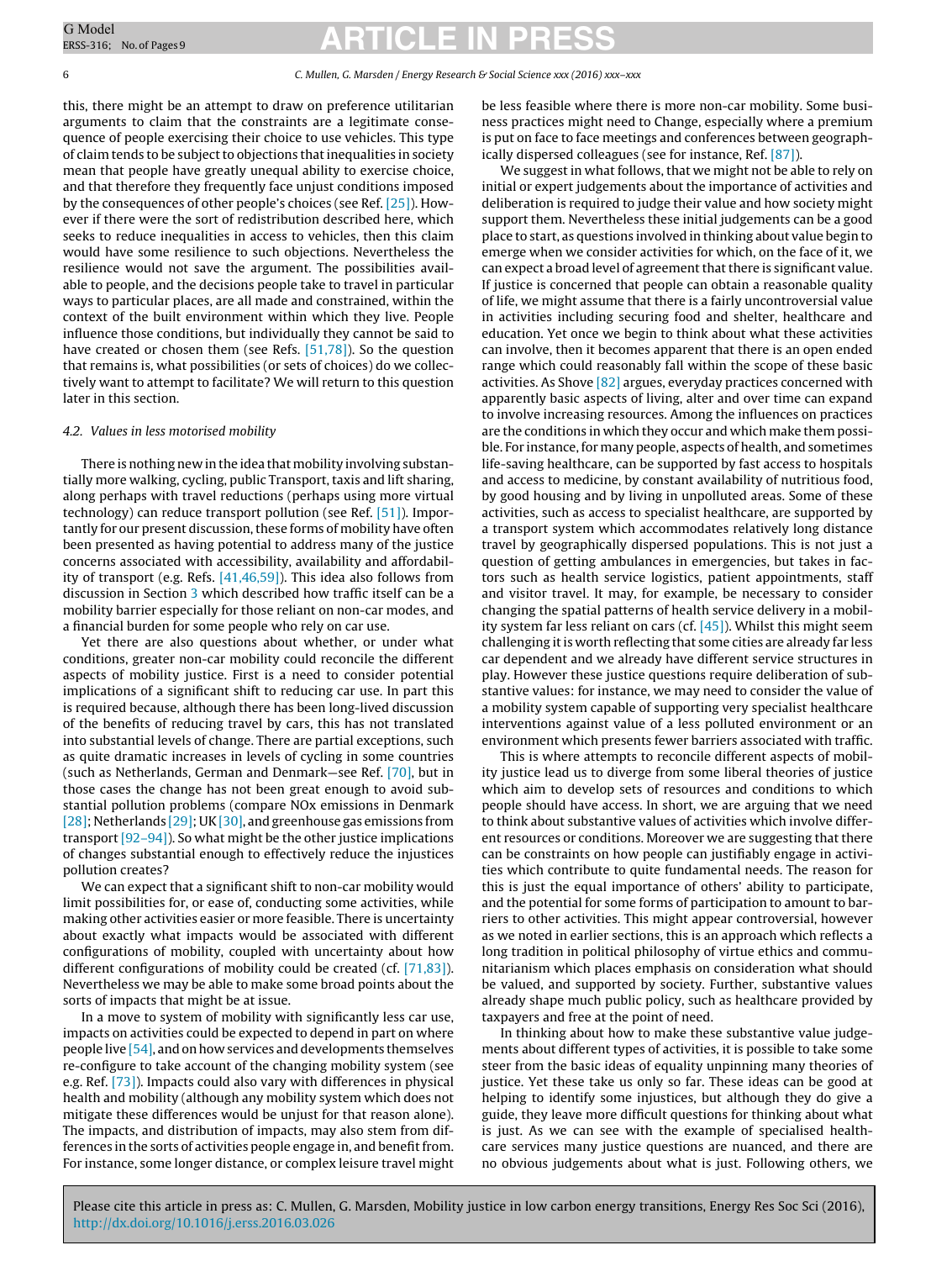can suggest that in a democratic society these types of questions should form part of public deliberation and debate (for instance, Refs. [23,58,64,84]).<sup>5</sup>

### 4.3. Partial knowledge, reflexivity, and understanding impacts of change

Questions about what activities should be supported and what conditions are just, cannot be separated from questions of how we assess the influence of different mobility configurations on activities, and how different configurations might occur. Without some ability to understand what activities are feasible, there is little purpose in attempting to discuss substantive values of those activities. Further, if we are uncertain about the influence of interventions (whether these come from policy, or citizens' or organisations' actions), then we may also run a risk that interventions will lead to circumstances more unjust than before. To aid decision-making there are, of course, models and other decision-support tools drawing on combinations of theories of behaviour (such as welfare economics, behavioural economics, social psychology) and empirical data (see e.g. Ref. [\[62\]\).](#page-7-0) It is worth recognising the limitations of these tools. So, it may be inevitable that models are theory laden $6$ and that debate on theories will be an ongoing process, involving difficult questions about how well social scientific theories explain what has happened and predict what will happen [\[71\]\).](#page-8-0) It may also be inevitable that data is partial. Data collection is limited by practicalities, and will be shaped by the theories and assumptions underpinning the models (see Ref. [\[52\]\).](#page-7-0)

Reflexive approaches in social and other sciences, and in governance, have been proposed in response to recognition that knowledge and predictions are something that is at best partial and uncertain [\[5,13,76\].](#page-7-0) Given this, reflexive approaches may have something to offer in thinking about implications of different mobility configurations. Very broadly, reflexive approaches accept that people's understandings will be shaped by the (parts of the) world they live in, and so in that sense will be partial.<sup>7</sup> These approaches also suggest that activities do not follow constant patterns over time but instead develop and Change, partly, in response to one another [\[83\].](#page-8-0) By recognising partial knowledge and unpredictability, reflexive approaches hold prospects of building processes of knowledge development which include involvement of people across society. These approaches can take seriously the prospects that knowledge is distributed across groups and people in society (e.g. Ref.  $[6]$ ). Further, these approaches may avoid attempting to fully specify aims or ambition for change at a single point in time, instead leaving some flexibility to take account of developments and to make provisional decisions based on recognition that knowledge at a given point is only partial. This is intended to give scope for developing knowledge, and interventions, in response to the different (partial) knowledge brought by different people and in response to emerging events [\[76\].](#page-8-0)

The difficulties and potential limitations faced by participatory approaches should not be understated however. To be meaningful, participatory approaches would involve deliberation, influencing public policy and planning, from national, regional or even international levels (concerning high level positions, such as on the sort of public services society might support and the transport system

required to make them possible) to much more local decisions such as whether children's ability to play outside should take priority over convenience for drivers. There are well documented practical limits to participation which have implications for the democratic and epistemic claims which can be made for it. These limits include tensions between depth of inclusion and the numbers of people that can engage in public debate. It is difficult to hold nuanced discussions among large groups (cf. [\[23,58\]\),](#page-7-0) and this limits the both potential for representation and for including diverse experiences and knowledge. Further concerns surround power imbalances leading to certain sorts of knowledge being ignored, and other sorts of knowledge being privileged (see e.g. Refs. [\[50,63\]\).](#page-7-0) Beyond this are the many epistemological questions and arguments on the way in which we can, through any processes, understand aspects of the world as it is now or in the future.

Despite limitations, reflexive approaches appear to have a particular relevance at least as one of the means for trying to assess impacts, and justice implications of mobility change. It is clear from the two policies which we discussed that the current approach to thinking through policy implementation is largely blind to a significant number of significant justice issues. We suggest this is likely to be endemic in the sector and connected to the technocratic expert led approach to problem solving. Whether a reflexive approach could produce the epistemic conditions to facilitate different and more just outcomes is a question for further empirical investigation.

#### **5. Conclusion**

The policy imperative for low carbon futures or tackling the unexpectedly stubborn urban air quality problems in cities across Europe has led to policy prescriptions which focus on a low carbon technology transition. Taken in isolation and focussing on the achievement of the prescribed goals, the policy prescriptions (if achievable) promise to tackle spatial environmental injustices and to contribute to reducing the inter-generational injustices which climate change in particular implies. We have shown however in this paper that examining justice from an issue specific perspective is to marginalise the wider impacts of policies on notions of justice more generally. Specifically, the choices being made at the start of this transition reinforce the unwillingness of solution sets to challenge automobility for the most well off and exemplify a wider problem that the current framing of policy problems and solutions seems to present for more just interpretations of policy. Still worse, the policy options pursued to kick start the transition not only exemplify why injustice is perpetuated but amplify this injustice through the allocation of financial resources and space to the most well off in society. Unless we take a more comprehensive understanding of mobility justice there is a risk that in attempting to address one problem, injustice is inadvertently (or deliberately) widened.

We suggest a move to more reflexive governance could provide a means to navigate through this complex policy period to ensure that the future imaginings of society and the policies designed to support that narrow, rather than widen, injustice. Unless thought is given to the ways in which resources are used and conditions created, then de facto privileging of activities (and some people's choices) leading to stark inequalities is likely to occur. We do not underestimate the challenges of furthering such an approach from both a practical (limited governmental resource) and political (limited interest in reframing the choice based narrative). It might indeed be difficult to create effective deliberative processes. However, the alternative is to accept a range of significant yet implicit policy outcomes which, were they to be open to reasoned debate would be deemed unpalatable, we hypothesise, by many.

<sup>5</sup> It should be noted that this is not an argument for ethical relativism: we are saying that non-relativist notions of justice imply that we need to make the collective judgements about the value of different activities.

<sup>&</sup>lt;sup>6</sup> Attempts by philosophers of science to describe small parts of the world in terms solely of observable phenomena showed the almost overwhelming difficulty of working without theory—see Refs. [\[34,88\].](#page-7-0)

 $<sup>7</sup>$  As we note in Section [2,](#page-1-0) this view of knowledge is adopted by communitarians</sup> and virtue ethicists.

Please cite this article in press as: C. Mullen, G. Marsden, Mobility justice in low carbon energy transitions, Energy Res Soc Sci (2016), [http://dx.doi.org/10.1016/j.erss.2016.03.026](dx.doi.org/10.1016/j.erss.2016.03.026)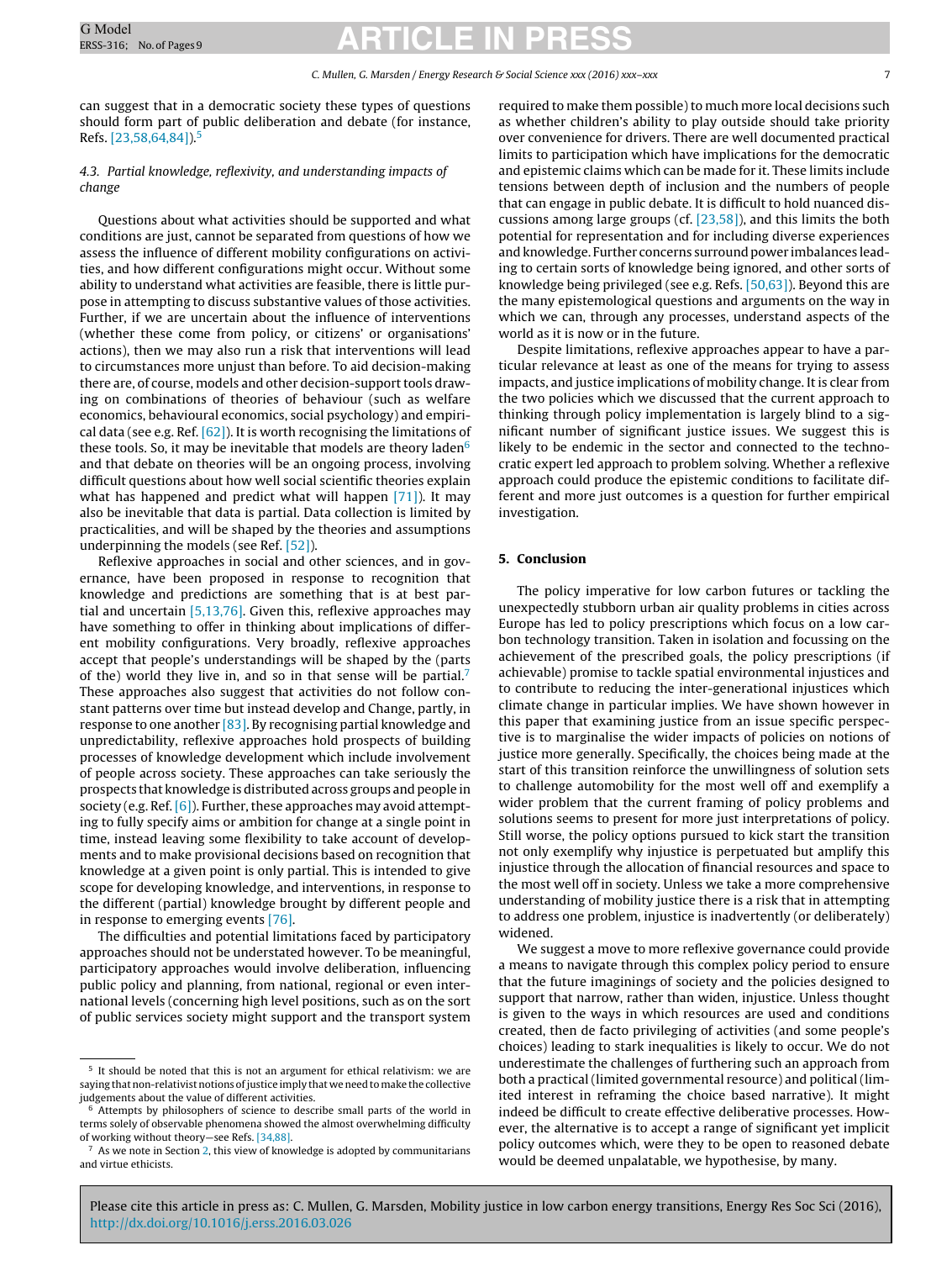#### 8 C. Mullen, G. Marsden / Energy Research & Social Science xxx (2016) xxx–xxx

#### **Acknowledgements**

This article forms part of work for the Demand Centre: Dynamics of Energy, Mobility and Demand, funded by UK Research Councils (EPSRC EP/K011723/1), also with funding ECLEER (EDF R&D), Transport for London and the International Energy Agency.

### **References**

- [1] [G.E.M.](http://refhub.elsevier.com/S2214-6296(16)30061-5/sbref0005) [Anscombe,](http://refhub.elsevier.com/S2214-6296(16)30061-5/sbref0005) [Modern](http://refhub.elsevier.com/S2214-6296(16)30061-5/sbref0005) [moral](http://refhub.elsevier.com/S2214-6296(16)30061-5/sbref0005) [philosophy,](http://refhub.elsevier.com/S2214-6296(16)30061-5/sbref0005) [Philosophy](http://refhub.elsevier.com/S2214-6296(16)30061-5/sbref0005) [33](http://refhub.elsevier.com/S2214-6296(16)30061-5/sbref0005) [\(1958\)](http://refhub.elsevier.com/S2214-6296(16)30061-5/sbref0005) [1–19.](http://refhub.elsevier.com/S2214-6296(16)30061-5/sbref0005)
- [2] [E.](http://refhub.elsevier.com/S2214-6296(16)30061-5/sbref0010) [Barbour,](http://refhub.elsevier.com/S2214-6296(16)30061-5/sbref0010) [E.A.](http://refhub.elsevier.com/S2214-6296(16)30061-5/sbref0010) [Deakin,](http://refhub.elsevier.com/S2214-6296(16)30061-5/sbref0010) [Smart](http://refhub.elsevier.com/S2214-6296(16)30061-5/sbref0010) [growth](http://refhub.elsevier.com/S2214-6296(16)30061-5/sbref0010) [planning](http://refhub.elsevier.com/S2214-6296(16)30061-5/sbref0010) [for](http://refhub.elsevier.com/S2214-6296(16)30061-5/sbref0010) [climate](http://refhub.elsevier.com/S2214-6296(16)30061-5/sbref0010) [protection,](http://refhub.elsevier.com/S2214-6296(16)30061-5/sbref0010) [J.](http://refhub.elsevier.com/S2214-6296(16)30061-5/sbref0010) [Am.](http://refhub.elsevier.com/S2214-6296(16)30061-5/sbref0010) [Plann.](http://refhub.elsevier.com/S2214-6296(16)30061-5/sbref0010) [Assoc.](http://refhub.elsevier.com/S2214-6296(16)30061-5/sbref0010) [78](http://refhub.elsevier.com/S2214-6296(16)30061-5/sbref0010) [\(1\)](http://refhub.elsevier.com/S2214-6296(16)30061-5/sbref0010) [\(2012\)](http://refhub.elsevier.com/S2214-6296(16)30061-5/sbref0010) [70–86.](http://refhub.elsevier.com/S2214-6296(16)30061-5/sbref0010)
- [3] [E.](http://refhub.elsevier.com/S2214-6296(16)30061-5/sbref0015) [Beyazit,](http://refhub.elsevier.com/S2214-6296(16)30061-5/sbref0015) [Evaluating](http://refhub.elsevier.com/S2214-6296(16)30061-5/sbref0015) [social](http://refhub.elsevier.com/S2214-6296(16)30061-5/sbref0015) [justice](http://refhub.elsevier.com/S2214-6296(16)30061-5/sbref0015) [in](http://refhub.elsevier.com/S2214-6296(16)30061-5/sbref0015) [transport:](http://refhub.elsevier.com/S2214-6296(16)30061-5/sbref0015) [lessons](http://refhub.elsevier.com/S2214-6296(16)30061-5/sbref0015) [to](http://refhub.elsevier.com/S2214-6296(16)30061-5/sbref0015) [be](http://refhub.elsevier.com/S2214-6296(16)30061-5/sbref0015) [learned](http://refhub.elsevier.com/S2214-6296(16)30061-5/sbref0015) [from](http://refhub.elsevier.com/S2214-6296(16)30061-5/sbref0015) [the](http://refhub.elsevier.com/S2214-6296(16)30061-5/sbref0015) [capability](http://refhub.elsevier.com/S2214-6296(16)30061-5/sbref0015) [approach,](http://refhub.elsevier.com/S2214-6296(16)30061-5/sbref0015) [Transp.](http://refhub.elsevier.com/S2214-6296(16)30061-5/sbref0015) [Rev.](http://refhub.elsevier.com/S2214-6296(16)30061-5/sbref0015) [31](http://refhub.elsevier.com/S2214-6296(16)30061-5/sbref0015) [\(1\)](http://refhub.elsevier.com/S2214-6296(16)30061-5/sbref0015) [\(2011\)](http://refhub.elsevier.com/S2214-6296(16)30061-5/sbref0015) [117–134.](http://refhub.elsevier.com/S2214-6296(16)30061-5/sbref0015)
- [I.](http://refhub.elsevier.com/S2214-6296(16)30061-5/sbref0020) [Berlin,](http://refhub.elsevier.com/S2214-6296(16)30061-5/sbref0020) [Four](http://refhub.elsevier.com/S2214-6296(16)30061-5/sbref0020) [Essays](http://refhub.elsevier.com/S2214-6296(16)30061-5/sbref0020) [on](http://refhub.elsevier.com/S2214-6296(16)30061-5/sbref0020) [Liberty,](http://refhub.elsevier.com/S2214-6296(16)30061-5/sbref0020) [Oxford](http://refhub.elsevier.com/S2214-6296(16)30061-5/sbref0020) [University](http://refhub.elsevier.com/S2214-6296(16)30061-5/sbref0020) [Press,](http://refhub.elsevier.com/S2214-6296(16)30061-5/sbref0020) [Oxford,](http://refhub.elsevier.com/S2214-6296(16)30061-5/sbref0020) [1969.](http://refhub.elsevier.com/S2214-6296(16)30061-5/sbref0020) [5] [J.](http://refhub.elsevier.com/S2214-6296(16)30061-5/sbref0025) [Bohman,](http://refhub.elsevier.com/S2214-6296(16)30061-5/sbref0025) [The](http://refhub.elsevier.com/S2214-6296(16)30061-5/sbref0025) [coming](http://refhub.elsevier.com/S2214-6296(16)30061-5/sbref0025) [of](http://refhub.elsevier.com/S2214-6296(16)30061-5/sbref0025) [age](http://refhub.elsevier.com/S2214-6296(16)30061-5/sbref0025) of [deliberative](http://refhub.elsevier.com/S2214-6296(16)30061-5/sbref0025) [democracy,](http://refhub.elsevier.com/S2214-6296(16)30061-5/sbref0025) J. [Polit.](http://refhub.elsevier.com/S2214-6296(16)30061-5/sbref0025) [Philos.](http://refhub.elsevier.com/S2214-6296(16)30061-5/sbref0025) [6](http://refhub.elsevier.com/S2214-6296(16)30061-5/sbref0025) [\(4\)](http://refhub.elsevier.com/S2214-6296(16)30061-5/sbref0025) [\(1998\)](http://refhub.elsevier.com/S2214-6296(16)30061-5/sbref0025) [400–425.](http://refhub.elsevier.com/S2214-6296(16)30061-5/sbref0025)
- [6] [J.](http://refhub.elsevier.com/S2214-6296(16)30061-5/sbref0030) [Bohman,](http://refhub.elsevier.com/S2214-6296(16)30061-5/sbref0030) [Democracy](http://refhub.elsevier.com/S2214-6296(16)30061-5/sbref0030) [as](http://refhub.elsevier.com/S2214-6296(16)30061-5/sbref0030) [inquiry,](http://refhub.elsevier.com/S2214-6296(16)30061-5/sbref0030) [inquiry](http://refhub.elsevier.com/S2214-6296(16)30061-5/sbref0030) [as](http://refhub.elsevier.com/S2214-6296(16)30061-5/sbref0030) [democratic:](http://refhub.elsevier.com/S2214-6296(16)30061-5/sbref0030) [pragmatism,](http://refhub.elsevier.com/S2214-6296(16)30061-5/sbref0030) [social](http://refhub.elsevier.com/S2214-6296(16)30061-5/sbref0030) [science,](http://refhub.elsevier.com/S2214-6296(16)30061-5/sbref0030) [and](http://refhub.elsevier.com/S2214-6296(16)30061-5/sbref0030) [the](http://refhub.elsevier.com/S2214-6296(16)30061-5/sbref0030) [cognitive](http://refhub.elsevier.com/S2214-6296(16)30061-5/sbref0030) [division](http://refhub.elsevier.com/S2214-6296(16)30061-5/sbref0030) [of](http://refhub.elsevier.com/S2214-6296(16)30061-5/sbref0030) [labor](http://refhub.elsevier.com/S2214-6296(16)30061-5/sbref0030) [author,](http://refhub.elsevier.com/S2214-6296(16)30061-5/sbref0030) [Am.](http://refhub.elsevier.com/S2214-6296(16)30061-5/sbref0030) [J.](http://refhub.elsevier.com/S2214-6296(16)30061-5/sbref0030) [Polit.](http://refhub.elsevier.com/S2214-6296(16)30061-5/sbref0030) [Sci.](http://refhub.elsevier.com/S2214-6296(16)30061-5/sbref0030) [43](http://refhub.elsevier.com/S2214-6296(16)30061-5/sbref0030) [\(2\)](http://refhub.elsevier.com/S2214-6296(16)30061-5/sbref0030) [\(1999\)](http://refhub.elsevier.com/S2214-6296(16)30061-5/sbref0030) [590–607.](http://refhub.elsevier.com/S2214-6296(16)30061-5/sbref0030)
- [7] [L.](http://refhub.elsevier.com/S2214-6296(16)30061-5/sbref0035) [Bostock,](http://refhub.elsevier.com/S2214-6296(16)30061-5/sbref0035) ['Pathways](http://refhub.elsevier.com/S2214-6296(16)30061-5/sbref0035) [of](http://refhub.elsevier.com/S2214-6296(16)30061-5/sbref0035) [disadvantage?](http://refhub.elsevier.com/S2214-6296(16)30061-5/sbref0035) [Walking](http://refhub.elsevier.com/S2214-6296(16)30061-5/sbref0035) [as](http://refhub.elsevier.com/S2214-6296(16)30061-5/sbref0035) [a](http://refhub.elsevier.com/S2214-6296(16)30061-5/sbref0035) [mode](http://refhub.elsevier.com/S2214-6296(16)30061-5/sbref0035) [of](http://refhub.elsevier.com/S2214-6296(16)30061-5/sbref0035) [transport](http://refhub.elsevier.com/S2214-6296(16)30061-5/sbref0035) [among](http://refhub.elsevier.com/S2214-6296(16)30061-5/sbref0035) [low](http://refhub.elsevier.com/S2214-6296(16)30061-5/sbref0035) [income](http://refhub.elsevier.com/S2214-6296(16)30061-5/sbref0035) [mothers',](http://refhub.elsevier.com/S2214-6296(16)30061-5/sbref0035) [Health](http://refhub.elsevier.com/S2214-6296(16)30061-5/sbref0035) [Soc.](http://refhub.elsevier.com/S2214-6296(16)30061-5/sbref0035) [Care](http://refhub.elsevier.com/S2214-6296(16)30061-5/sbref0035) [Commun.](http://refhub.elsevier.com/S2214-6296(16)30061-5/sbref0035) [9](http://refhub.elsevier.com/S2214-6296(16)30061-5/sbref0035) [\(1\)](http://refhub.elsevier.com/S2214-6296(16)30061-5/sbref0035) [\(2001\)](http://refhub.elsevier.com/S2214-6296(16)30061-5/sbref0035) [11–18.](http://refhub.elsevier.com/S2214-6296(16)30061-5/sbref0035)
- [8] [T.](http://refhub.elsevier.com/S2214-6296(16)30061-5/sbref0040) [Chatterton,](http://refhub.elsevier.com/S2214-6296(16)30061-5/sbref0040) [D.](http://refhub.elsevier.com/S2214-6296(16)30061-5/sbref0040) [Williams,](http://refhub.elsevier.com/S2214-6296(16)30061-5/sbref0040) [G.](http://refhub.elsevier.com/S2214-6296(16)30061-5/sbref0040) [Marsden,](http://refhub.elsevier.com/S2214-6296(16)30061-5/sbref0040) [C.](http://refhub.elsevier.com/S2214-6296(16)30061-5/sbref0040) [Mullen,](http://refhub.elsevier.com/S2214-6296(16)30061-5/sbref0040) [J.](http://refhub.elsevier.com/S2214-6296(16)30061-5/sbref0040) [Anable,](http://refhub.elsevier.com/S2214-6296(16)30061-5/sbref0040) [I.](http://refhub.elsevier.com/S2214-6296(16)30061-5/sbref0040) [Docherty,](http://refhub.elsevier.com/S2214-6296(16)30061-5/sbref0040) [J.](http://refhub.elsevier.com/S2214-6296(16)30061-5/sbref0040) [Faulconbridge,](http://refhub.elsevier.com/S2214-6296(16)30061-5/sbref0040) [N.](http://refhub.elsevier.com/S2214-6296(16)30061-5/sbref0040) [Cass,](http://refhub.elsevier.com/S2214-6296(16)30061-5/sbref0040) [H.](http://refhub.elsevier.com/S2214-6296(16)30061-5/sbref0040) [Roby,](http://refhub.elsevier.com/S2214-6296(16)30061-5/sbref0040) [K.](http://refhub.elsevier.com/S2214-6296(16)30061-5/sbref0040) [Doughty,](http://refhub.elsevier.com/S2214-6296(16)30061-5/sbref0040) [Flexi-mobility:](http://refhub.elsevier.com/S2214-6296(16)30061-5/sbref0040) [helping](http://refhub.elsevier.com/S2214-6296(16)30061-5/sbref0040) [local](http://refhub.elsevier.com/S2214-6296(16)30061-5/sbref0040) [authorities](http://refhub.elsevier.com/S2214-6296(16)30061-5/sbref0040) [unlock](http://refhub.elsevier.com/S2214-6296(16)30061-5/sbref0040) [low](http://refhub.elsevier.com/S2214-6296(16)30061-5/sbref0040) [carbon](http://refhub.elsevier.com/S2214-6296(16)30061-5/sbref0040) [travel?](http://refhub.elsevier.com/S2214-6296(16)30061-5/sbref0040) [in:](http://refhub.elsevier.com/S2214-6296(16)30061-5/sbref0040) [University](http://refhub.elsevier.com/S2214-6296(16)30061-5/sbref0040) [Transport](http://refhub.elsevier.com/S2214-6296(16)30061-5/sbref0040) [Studies](http://refhub.elsevier.com/S2214-6296(16)30061-5/sbref0040) [Group](http://refhub.elsevier.com/S2214-6296(16)30061-5/sbref0040) [\(UTSG\)](http://refhub.elsevier.com/S2214-6296(16)30061-5/sbref0040) [47th](http://refhub.elsevier.com/S2214-6296(16)30061-5/sbref0040) [Annual](http://refhub.elsevier.com/S2214-6296(16)30061-5/sbref0040) [Conference,](http://refhub.elsevier.com/S2214-6296(16)30061-5/sbref0040) [London,](http://refhub.elsevier.com/S2214-6296(16)30061-5/sbref0040) [5](http://refhub.elsevier.com/S2214-6296(16)30061-5/sbref0040)–[7](http://refhub.elsevier.com/S2214-6296(16)30061-5/sbref0040) [January,](http://refhub.elsevier.com/S2214-6296(16)30061-5/sbref0040) [2015.](http://refhub.elsevier.com/S2214-6296(16)30061-5/sbref0040)
- [9] [G.A.](http://refhub.elsevier.com/S2214-6296(16)30061-5/sbref0045) [Cohen,](http://refhub.elsevier.com/S2214-6296(16)30061-5/sbref0045) [Equality](http://refhub.elsevier.com/S2214-6296(16)30061-5/sbref0045) [of](http://refhub.elsevier.com/S2214-6296(16)30061-5/sbref0045) [what?](http://refhub.elsevier.com/S2214-6296(16)30061-5/sbref0045) [On](http://refhub.elsevier.com/S2214-6296(16)30061-5/sbref0045) [welfare,](http://refhub.elsevier.com/S2214-6296(16)30061-5/sbref0045) [goods](http://refhub.elsevier.com/S2214-6296(16)30061-5/sbref0045) [and](http://refhub.elsevier.com/S2214-6296(16)30061-5/sbref0045) [capabilities](http://refhub.elsevier.com/S2214-6296(16)30061-5/sbref0045) [Louvain](http://refhub.elsevier.com/S2214-6296(16)30061-5/sbref0045) [Econ.](http://refhub.elsevier.com/S2214-6296(16)30061-5/sbref0045) [Rev.](http://refhub.elsevier.com/S2214-6296(16)30061-5/sbref0045) [563/4](http://refhub.elsevier.com/S2214-6296(16)30061-5/sbref0045) [\(1990\)](http://refhub.elsevier.com/S2214-6296(16)30061-5/sbref0045) [357](http://refhub.elsevier.com/S2214-6296(16)30061-5/sbref0045)–[382.](http://refhub.elsevier.com/S2214-6296(16)30061-5/sbref0045)
- [10] [Committee](http://refhub.elsevier.com/S2214-6296(16)30061-5/sbref0050) [on](http://refhub.elsevier.com/S2214-6296(16)30061-5/sbref0050) [Climate](http://refhub.elsevier.com/S2214-6296(16)30061-5/sbref0050) [Change](http://refhub.elsevier.com/S2214-6296(16)30061-5/sbref0050) [\(CCC\),](http://refhub.elsevier.com/S2214-6296(16)30061-5/sbref0050) [Reducing](http://refhub.elsevier.com/S2214-6296(16)30061-5/sbref0050) [emissions](http://refhub.elsevier.com/S2214-6296(16)30061-5/sbref0050) [and](http://refhub.elsevier.com/S2214-6296(16)30061-5/sbref0050) [preparing](http://refhub.elsevier.com/S2214-6296(16)30061-5/sbref0050) [for](http://refhub.elsevier.com/S2214-6296(16)30061-5/sbref0050) [climate](http://refhub.elsevier.com/S2214-6296(16)30061-5/sbref0050) [change:](http://refhub.elsevier.com/S2214-6296(16)30061-5/sbref0050) [2015,](http://refhub.elsevier.com/S2214-6296(16)30061-5/sbref0050) [in:](http://refhub.elsevier.com/S2214-6296(16)30061-5/sbref0050) [Progress](http://refhub.elsevier.com/S2214-6296(16)30061-5/sbref0050) [Report](http://refhub.elsevier.com/S2214-6296(16)30061-5/sbref0050) [to](http://refhub.elsevier.com/S2214-6296(16)30061-5/sbref0050) [Parliament,](http://refhub.elsevier.com/S2214-6296(16)30061-5/sbref0050) [Committee](http://refhub.elsevier.com/S2214-6296(16)30061-5/sbref0050) [on](http://refhub.elsevier.com/S2214-6296(16)30061-5/sbref0050) [Climate](http://refhub.elsevier.com/S2214-6296(16)30061-5/sbref0050) [Change](http://refhub.elsevier.com/S2214-6296(16)30061-5/sbref0050) [\(CCC\),](http://refhub.elsevier.com/S2214-6296(16)30061-5/sbref0050) [2015.](http://refhub.elsevier.com/S2214-6296(16)30061-5/sbref0050)
- [11] [Committee](http://refhub.elsevier.com/S2214-6296(16)30061-5/sbref0055) [on](http://refhub.elsevier.com/S2214-6296(16)30061-5/sbref0055) [the](http://refhub.elsevier.com/S2214-6296(16)30061-5/sbref0055) [Medical](http://refhub.elsevier.com/S2214-6296(16)30061-5/sbref0055) [Effects](http://refhub.elsevier.com/S2214-6296(16)30061-5/sbref0055) [of](http://refhub.elsevier.com/S2214-6296(16)30061-5/sbref0055) [Air](http://refhub.elsevier.com/S2214-6296(16)30061-5/sbref0055) [Pollutants](http://refhub.elsevier.com/S2214-6296(16)30061-5/sbref0055) [\(COMEAP\),](http://refhub.elsevier.com/S2214-6296(16)30061-5/sbref0055) [The](http://refhub.elsevier.com/S2214-6296(16)30061-5/sbref0055) [Mortality](http://refhub.elsevier.com/S2214-6296(16)30061-5/sbref0055) [Effects](http://refhub.elsevier.com/S2214-6296(16)30061-5/sbref0055) [of](http://refhub.elsevier.com/S2214-6296(16)30061-5/sbref0055) [Long-Term](http://refhub.elsevier.com/S2214-6296(16)30061-5/sbref0055) [Exposure](http://refhub.elsevier.com/S2214-6296(16)30061-5/sbref0055) [to](http://refhub.elsevier.com/S2214-6296(16)30061-5/sbref0055) [Particulate](http://refhub.elsevier.com/S2214-6296(16)30061-5/sbref0055) [Air](http://refhub.elsevier.com/S2214-6296(16)30061-5/sbref0055) [Pollution](http://refhub.elsevier.com/S2214-6296(16)30061-5/sbref0055) [in](http://refhub.elsevier.com/S2214-6296(16)30061-5/sbref0055) [the](http://refhub.elsevier.com/S2214-6296(16)30061-5/sbref0055) [United](http://refhub.elsevier.com/S2214-6296(16)30061-5/sbref0055) [Kingdom,](http://refhub.elsevier.com/S2214-6296(16)30061-5/sbref0055) [COMEAP,](http://refhub.elsevier.com/S2214-6296(16)30061-5/sbref0055) [2010.](http://refhub.elsevier.com/S2214-6296(16)30061-5/sbref0055)
- [R.](http://refhub.elsevier.com/S2214-6296(16)30061-5/sbref0060) [Crisp,](http://refhub.elsevier.com/S2214-6296(16)30061-5/sbref0060) [M.](http://refhub.elsevier.com/S2214-6296(16)30061-5/sbref0060) [Slote](http://refhub.elsevier.com/S2214-6296(16)30061-5/sbref0060) [\(Eds.\),](http://refhub.elsevier.com/S2214-6296(16)30061-5/sbref0060) [Virtue](http://refhub.elsevier.com/S2214-6296(16)30061-5/sbref0060) [Ethics,](http://refhub.elsevier.com/S2214-6296(16)30061-5/sbref0060) [Oxford](http://refhub.elsevier.com/S2214-6296(16)30061-5/sbref0060) [University](http://refhub.elsevier.com/S2214-6296(16)30061-5/sbref0060) [Press,](http://refhub.elsevier.com/S2214-6296(16)30061-5/sbref0060) [Oxford,](http://refhub.elsevier.com/S2214-6296(16)30061-5/sbref0060) [1997.](http://refhub.elsevier.com/S2214-6296(16)30061-5/sbref0060)
- [13] [O.](http://refhub.elsevier.com/S2214-6296(16)30061-5/sbref0065) [De](http://refhub.elsevier.com/S2214-6296(16)30061-5/sbref0065) [Schutter,](http://refhub.elsevier.com/S2214-6296(16)30061-5/sbref0065) [J.](http://refhub.elsevier.com/S2214-6296(16)30061-5/sbref0065) [Lenoble](http://refhub.elsevier.com/S2214-6296(16)30061-5/sbref0065) [\(Eds.\),](http://refhub.elsevier.com/S2214-6296(16)30061-5/sbref0065) [Reflexive](http://refhub.elsevier.com/S2214-6296(16)30061-5/sbref0065) [Governance,](http://refhub.elsevier.com/S2214-6296(16)30061-5/sbref0065) [Hart](http://refhub.elsevier.com/S2214-6296(16)30061-5/sbref0065) [Publishing,](http://refhub.elsevier.com/S2214-6296(16)30061-5/sbref0065) [Oxford,](http://refhub.elsevier.com/S2214-6296(16)30061-5/sbref0065) [2010.](http://refhub.elsevier.com/S2214-6296(16)30061-5/sbref0065)
- [14] [N.](http://refhub.elsevier.com/S2214-6296(16)30061-5/sbref0070) [Daniels,](http://refhub.elsevier.com/S2214-6296(16)30061-5/sbref0070) [Equality](http://refhub.elsevier.com/S2214-6296(16)30061-5/sbref0070) [of](http://refhub.elsevier.com/S2214-6296(16)30061-5/sbref0070) [what:](http://refhub.elsevier.com/S2214-6296(16)30061-5/sbref0070) [welfare,](http://refhub.elsevier.com/S2214-6296(16)30061-5/sbref0070) [resources,](http://refhub.elsevier.com/S2214-6296(16)30061-5/sbref0070) [or](http://refhub.elsevier.com/S2214-6296(16)30061-5/sbref0070) [capabilities?](http://refhub.elsevier.com/S2214-6296(16)30061-5/sbref0070) [Philos.](http://refhub.elsevier.com/S2214-6296(16)30061-5/sbref0070) [Phenomenol.](http://refhub.elsevier.com/S2214-6296(16)30061-5/sbref0070) [Res.](http://refhub.elsevier.com/S2214-6296(16)30061-5/sbref0070) [50](http://refhub.elsevier.com/S2214-6296(16)30061-5/sbref0070) [\(1990\)](http://refhub.elsevier.com/S2214-6296(16)30061-5/sbref0070) [273](http://refhub.elsevier.com/S2214-6296(16)30061-5/sbref0070)–[296.](http://refhub.elsevier.com/S2214-6296(16)30061-5/sbref0070)
- [15] [J.](http://refhub.elsevier.com/S2214-6296(16)30061-5/sbref0075) [Dargay,](http://refhub.elsevier.com/S2214-6296(16)30061-5/sbref0075) [The](http://refhub.elsevier.com/S2214-6296(16)30061-5/sbref0075) [effect](http://refhub.elsevier.com/S2214-6296(16)30061-5/sbref0075) [of](http://refhub.elsevier.com/S2214-6296(16)30061-5/sbref0075) [prices](http://refhub.elsevier.com/S2214-6296(16)30061-5/sbref0075) [and](http://refhub.elsevier.com/S2214-6296(16)30061-5/sbref0075) [income](http://refhub.elsevier.com/S2214-6296(16)30061-5/sbref0075) [on](http://refhub.elsevier.com/S2214-6296(16)30061-5/sbref0075) [car](http://refhub.elsevier.com/S2214-6296(16)30061-5/sbref0075) [travel](http://refhub.elsevier.com/S2214-6296(16)30061-5/sbref0075) [in](http://refhub.elsevier.com/S2214-6296(16)30061-5/sbref0075) [the](http://refhub.elsevier.com/S2214-6296(16)30061-5/sbref0075) [UK,](http://refhub.elsevier.com/S2214-6296(16)30061-5/sbref0075) [Transport.](http://refhub.elsevier.com/S2214-6296(16)30061-5/sbref0075) [Res.](http://refhub.elsevier.com/S2214-6296(16)30061-5/sbref0075) [Part](http://refhub.elsevier.com/S2214-6296(16)30061-5/sbref0075) [A](http://refhub.elsevier.com/S2214-6296(16)30061-5/sbref0075) [41](http://refhub.elsevier.com/S2214-6296(16)30061-5/sbref0075) [\(2007\)](http://refhub.elsevier.com/S2214-6296(16)30061-5/sbref0075) [949](http://refhub.elsevier.com/S2214-6296(16)30061-5/sbref0075)–[960.](http://refhub.elsevier.com/S2214-6296(16)30061-5/sbref0075)
- [16] [Department](http://refhub.elsevier.com/S2214-6296(16)30061-5/sbref0080) [for](http://refhub.elsevier.com/S2214-6296(16)30061-5/sbref0080) [Transport](http://refhub.elsevier.com/S2214-6296(16)30061-5/sbref0080) [\(DfT\),](http://refhub.elsevier.com/S2214-6296(16)30061-5/sbref0080) [Creating](http://refhub.elsevier.com/S2214-6296(16)30061-5/sbref0080) [Growth,](http://refhub.elsevier.com/S2214-6296(16)30061-5/sbref0080) [Cutting](http://refhub.elsevier.com/S2214-6296(16)30061-5/sbref0080) [Carbon:](http://refhub.elsevier.com/S2214-6296(16)30061-5/sbref0080) [Making](http://refhub.elsevier.com/S2214-6296(16)30061-5/sbref0080) [Sustainable](http://refhub.elsevier.com/S2214-6296(16)30061-5/sbref0080) [Local](http://refhub.elsevier.com/S2214-6296(16)30061-5/sbref0080) [Transport](http://refhub.elsevier.com/S2214-6296(16)30061-5/sbref0080) [Happen,](http://refhub.elsevier.com/S2214-6296(16)30061-5/sbref0080) [Cm](http://refhub.elsevier.com/S2214-6296(16)30061-5/sbref0080) [7996,](http://refhub.elsevier.com/S2214-6296(16)30061-5/sbref0080) [Department](http://refhub.elsevier.com/S2214-6296(16)30061-5/sbref0080) [for](http://refhub.elsevier.com/S2214-6296(16)30061-5/sbref0080) [Transport](http://refhub.elsevier.com/S2214-6296(16)30061-5/sbref0080) [\(DfT\),](http://refhub.elsevier.com/S2214-6296(16)30061-5/sbref0080) [2011.](http://refhub.elsevier.com/S2214-6296(16)30061-5/sbref0080)
- [17] [Department](http://refhub.elsevier.com/S2214-6296(16)30061-5/sbref0085) [for](http://refhub.elsevier.com/S2214-6296(16)30061-5/sbref0085) [Transport,](http://refhub.elsevier.com/S2214-6296(16)30061-5/sbref0085) [Accessibility](http://refhub.elsevier.com/S2214-6296(16)30061-5/sbref0085) [Statistics](http://refhub.elsevier.com/S2214-6296(16)30061-5/sbref0085) [Guidance,](http://refhub.elsevier.com/S2214-6296(16)30061-5/sbref0085) [Department](http://refhub.elsevier.com/S2214-6296(16)30061-5/sbref0085) [for](http://refhub.elsevier.com/S2214-6296(16)30061-5/sbref0085) [Transport,](http://refhub.elsevier.com/S2214-6296(16)30061-5/sbref0085) [2012](http://refhub.elsevier.com/S2214-6296(16)30061-5/sbref0085) [\(v.](http://refhub.elsevier.com/S2214-6296(16)30061-5/sbref0085) [1.2\).](http://refhub.elsevier.com/S2214-6296(16)30061-5/sbref0085)
- [18] [Department](http://refhub.elsevier.com/S2214-6296(16)30061-5/sbref0090) [for](http://refhub.elsevier.com/S2214-6296(16)30061-5/sbref0090) [Transport,](http://refhub.elsevier.com/S2214-6296(16)30061-5/sbref0090) [Statistical](http://refhub.elsevier.com/S2214-6296(16)30061-5/sbref0090) [Data](http://refhub.elsevier.com/S2214-6296(16)30061-5/sbref0090) [Set:](http://refhub.elsevier.com/S2214-6296(16)30061-5/sbref0090) [Table](http://refhub.elsevier.com/S2214-6296(16)30061-5/sbref0090) [VEH0202,](http://refhub.elsevier.com/S2214-6296(16)30061-5/sbref0090) [Cars](http://refhub.elsevier.com/S2214-6296(16)30061-5/sbref0090) [licensed](http://refhub.elsevier.com/S2214-6296(16)30061-5/sbref0090) [by](http://refhub.elsevier.com/S2214-6296(16)30061-5/sbref0090) [Keepership](http://refhub.elsevier.com/S2214-6296(16)30061-5/sbref0090) [\(Private](http://refhub.elsevier.com/S2214-6296(16)30061-5/sbref0090) [and](http://refhub.elsevier.com/S2214-6296(16)30061-5/sbref0090) [Company\),](http://refhub.elsevier.com/S2214-6296(16)30061-5/sbref0090) [Great](http://refhub.elsevier.com/S2214-6296(16)30061-5/sbref0090) [Britain](http://refhub.elsevier.com/S2214-6296(16)30061-5/sbref0090) [Annually:](http://refhub.elsevier.com/S2214-6296(16)30061-5/sbref0090) [1994–2013,](http://refhub.elsevier.com/S2214-6296(16)30061-5/sbref0090) [Department](http://refhub.elsevier.com/S2214-6296(16)30061-5/sbref0090) [for](http://refhub.elsevier.com/S2214-6296(16)30061-5/sbref0090) [Transport,](http://refhub.elsevier.com/S2214-6296(16)30061-5/sbref0090) [2014.](http://refhub.elsevier.com/S2214-6296(16)30061-5/sbref0090)
- [19] [Department](http://refhub.elsevier.com/S2214-6296(16)30061-5/sbref0095) [for](http://refhub.elsevier.com/S2214-6296(16)30061-5/sbref0095) [Transport,](http://refhub.elsevier.com/S2214-6296(16)30061-5/sbref0095) [Mode](http://refhub.elsevier.com/S2214-6296(16)30061-5/sbref0095) [Share—Average](http://refhub.elsevier.com/S2214-6296(16)30061-5/sbref0095) [Number](http://refhub.elsevier.com/S2214-6296(16)30061-5/sbref0095) [of](http://refhub.elsevier.com/S2214-6296(16)30061-5/sbref0095) [Trips:](http://refhub.elsevier.com/S2214-6296(16)30061-5/sbref0095) [England,](http://refhub.elsevier.com/S2214-6296(16)30061-5/sbref0095) [2014](http://refhub.elsevier.com/S2214-6296(16)30061-5/sbref0095) [Table](http://refhub.elsevier.com/S2214-6296(16)30061-5/sbref0095) [NTS0301,](http://refhub.elsevier.com/S2214-6296(16)30061-5/sbref0095) [Department](http://refhub.elsevier.com/S2214-6296(16)30061-5/sbref0095) [for](http://refhub.elsevier.com/S2214-6296(16)30061-5/sbref0095) [Transport,](http://refhub.elsevier.com/S2214-6296(16)30061-5/sbref0095) [2015.](http://refhub.elsevier.com/S2214-6296(16)30061-5/sbref0095)
- [20] [Department](http://refhub.elsevier.com/S2214-6296(16)30061-5/sbref0100) [of](http://refhub.elsevier.com/S2214-6296(16)30061-5/sbref0100) [Energy](http://refhub.elsevier.com/S2214-6296(16)30061-5/sbref0100) [and](http://refhub.elsevier.com/S2214-6296(16)30061-5/sbref0100) [Climate](http://refhub.elsevier.com/S2214-6296(16)30061-5/sbref0100) [Change](http://refhub.elsevier.com/S2214-6296(16)30061-5/sbref0100) [\(DECC\),](http://refhub.elsevier.com/S2214-6296(16)30061-5/sbref0100) [Statistical](http://refhub.elsevier.com/S2214-6296(16)30061-5/sbref0100) [Release:](http://refhub.elsevier.com/S2214-6296(16)30061-5/sbref0100) [2011](http://refhub.elsevier.com/S2214-6296(16)30061-5/sbref0100) [UK](http://refhub.elsevier.com/S2214-6296(16)30061-5/sbref0100) [Greenhouse](http://refhub.elsevier.com/S2214-6296(16)30061-5/sbref0100) [Gas](http://refhub.elsevier.com/S2214-6296(16)30061-5/sbref0100) [Emissions:](http://refhub.elsevier.com/S2214-6296(16)30061-5/sbref0100) [Final](http://refhub.elsevier.com/S2214-6296(16)30061-5/sbref0100) [UK](http://refhub.elsevier.com/S2214-6296(16)30061-5/sbref0100) [Figures,](http://refhub.elsevier.com/S2214-6296(16)30061-5/sbref0100) [DECC](http://refhub.elsevier.com/S2214-6296(16)30061-5/sbref0100) [and](http://refhub.elsevier.com/S2214-6296(16)30061-5/sbref0100) [Office](http://refhub.elsevier.com/S2214-6296(16)30061-5/sbref0100) [for](http://refhub.elsevier.com/S2214-6296(16)30061-5/sbref0100) [National](http://refhub.elsevier.com/S2214-6296(16)30061-5/sbref0100) [Statistics,](http://refhub.elsevier.com/S2214-6296(16)30061-5/sbref0100) [2013.](http://refhub.elsevier.com/S2214-6296(16)30061-5/sbref0100)
- [21] [Department](http://refhub.elsevier.com/S2214-6296(16)30061-5/sbref0105) [for](http://refhub.elsevier.com/S2214-6296(16)30061-5/sbref0105) [Environment,](http://refhub.elsevier.com/S2214-6296(16)30061-5/sbref0105) [Food](http://refhub.elsevier.com/S2214-6296(16)30061-5/sbref0105) [and](http://refhub.elsevier.com/S2214-6296(16)30061-5/sbref0105) [Rural](http://refhub.elsevier.com/S2214-6296(16)30061-5/sbref0105) [Affairs,](http://refhub.elsevier.com/S2214-6296(16)30061-5/sbref0105) [Draft](http://refhub.elsevier.com/S2214-6296(16)30061-5/sbref0105) [Plans](http://refhub.elsevier.com/S2214-6296(16)30061-5/sbref0105) [to](http://refhub.elsevier.com/S2214-6296(16)30061-5/sbref0105) [Improve](http://refhub.elsevier.com/S2214-6296(16)30061-5/sbref0105) [Air](http://refhub.elsevier.com/S2214-6296(16)30061-5/sbref0105) [Quality](http://refhub.elsevier.com/S2214-6296(16)30061-5/sbref0105) [in](http://refhub.elsevier.com/S2214-6296(16)30061-5/sbref0105) [the](http://refhub.elsevier.com/S2214-6296(16)30061-5/sbref0105) [UK:](http://refhub.elsevier.com/S2214-6296(16)30061-5/sbref0105) [Tackling](http://refhub.elsevier.com/S2214-6296(16)30061-5/sbref0105) [Nitrogen](http://refhub.elsevier.com/S2214-6296(16)30061-5/sbref0105) [Dioxide](http://refhub.elsevier.com/S2214-6296(16)30061-5/sbref0105) [in](http://refhub.elsevier.com/S2214-6296(16)30061-5/sbref0105) [Our](http://refhub.elsevier.com/S2214-6296(16)30061-5/sbref0105) [Towns](http://refhub.elsevier.com/S2214-6296(16)30061-5/sbref0105) [and](http://refhub.elsevier.com/S2214-6296(16)30061-5/sbref0105) [Cities,](http://refhub.elsevier.com/S2214-6296(16)30061-5/sbref0105) [UK](http://refhub.elsevier.com/S2214-6296(16)30061-5/sbref0105) [Overview](http://refhub.elsevier.com/S2214-6296(16)30061-5/sbref0105) [Document,](http://refhub.elsevier.com/S2214-6296(16)30061-5/sbref0105) [2015.](http://refhub.elsevier.com/S2214-6296(16)30061-5/sbref0105)
- [22] [B.](http://refhub.elsevier.com/S2214-6296(16)30061-5/sbref0110) [Doherty,](http://refhub.elsevier.com/S2214-6296(16)30061-5/sbref0110) [Opposition](http://refhub.elsevier.com/S2214-6296(16)30061-5/sbref0110) [to](http://refhub.elsevier.com/S2214-6296(16)30061-5/sbref0110) [road-building,](http://refhub.elsevier.com/S2214-6296(16)30061-5/sbref0110) [Parliam.](http://refhub.elsevier.com/S2214-6296(16)30061-5/sbref0110) [Aff.](http://refhub.elsevier.com/S2214-6296(16)30061-5/sbref0110) [51](http://refhub.elsevier.com/S2214-6296(16)30061-5/sbref0110) [\(3\)](http://refhub.elsevier.com/S2214-6296(16)30061-5/sbref0110) [\(1998\)](http://refhub.elsevier.com/S2214-6296(16)30061-5/sbref0110) 370-383.
- [23] [J.S.](http://refhub.elsevier.com/S2214-6296(16)30061-5/sbref0115) [Dryzek,](http://refhub.elsevier.com/S2214-6296(16)30061-5/sbref0115) [Legitimacy](http://refhub.elsevier.com/S2214-6296(16)30061-5/sbref0115) [and](http://refhub.elsevier.com/S2214-6296(16)30061-5/sbref0115) [economy](http://refhub.elsevier.com/S2214-6296(16)30061-5/sbref0115) [in](http://refhub.elsevier.com/S2214-6296(16)30061-5/sbref0115) [deliberative](http://refhub.elsevier.com/S2214-6296(16)30061-5/sbref0115) [democracy,](http://refhub.elsevier.com/S2214-6296(16)30061-5/sbref0115) [Polit.](http://refhub.elsevier.com/S2214-6296(16)30061-5/sbref0115) [Theory](http://refhub.elsevier.com/S2214-6296(16)30061-5/sbref0115) [29](http://refhub.elsevier.com/S2214-6296(16)30061-5/sbref0115) [\(5\)](http://refhub.elsevier.com/S2214-6296(16)30061-5/sbref0115) [\(2001\)](http://refhub.elsevier.com/S2214-6296(16)30061-5/sbref0115) [651](http://refhub.elsevier.com/S2214-6296(16)30061-5/sbref0115)–[669.](http://refhub.elsevier.com/S2214-6296(16)30061-5/sbref0115)
- [24] [R.](http://refhub.elsevier.com/S2214-6296(16)30061-5/sbref0120) [Dworkin,](http://refhub.elsevier.com/S2214-6296(16)30061-5/sbref0120) [De](http://refhub.elsevier.com/S2214-6296(16)30061-5/sbref0120) [funis](http://refhub.elsevier.com/S2214-6296(16)30061-5/sbref0120) [v](http://refhub.elsevier.com/S2214-6296(16)30061-5/sbref0120) [sweatt,](http://refhub.elsevier.com/S2214-6296(16)30061-5/sbref0120) [in:](http://refhub.elsevier.com/S2214-6296(16)30061-5/sbref0120) [M.](http://refhub.elsevier.com/S2214-6296(16)30061-5/sbref0120) [Cohen,](http://refhub.elsevier.com/S2214-6296(16)30061-5/sbref0120) [T.](http://refhub.elsevier.com/S2214-6296(16)30061-5/sbref0120) [Nagel,](http://refhub.elsevier.com/S2214-6296(16)30061-5/sbref0120) [T.](http://refhub.elsevier.com/S2214-6296(16)30061-5/sbref0120) [Scanlon](http://refhub.elsevier.com/S2214-6296(16)30061-5/sbref0120) [\(Eds.\),](http://refhub.elsevier.com/S2214-6296(16)30061-5/sbref0120) [Equality](http://refhub.elsevier.com/S2214-6296(16)30061-5/sbref0120) [and](http://refhub.elsevier.com/S2214-6296(16)30061-5/sbref0120) [Preferential](http://refhub.elsevier.com/S2214-6296(16)30061-5/sbref0120) [Treatment:](http://refhub.elsevier.com/S2214-6296(16)30061-5/sbref0120) [A](http://refhub.elsevier.com/S2214-6296(16)30061-5/sbref0120) [Philosophy](http://refhub.elsevier.com/S2214-6296(16)30061-5/sbref0120) [and](http://refhub.elsevier.com/S2214-6296(16)30061-5/sbref0120) [Public](http://refhub.elsevier.com/S2214-6296(16)30061-5/sbref0120) [Affairs](http://refhub.elsevier.com/S2214-6296(16)30061-5/sbref0120) [Reader,](http://refhub.elsevier.com/S2214-6296(16)30061-5/sbref0120) [Princeton](http://refhub.elsevier.com/S2214-6296(16)30061-5/sbref0120) [University](http://refhub.elsevier.com/S2214-6296(16)30061-5/sbref0120) [Press,](http://refhub.elsevier.com/S2214-6296(16)30061-5/sbref0120) [Chichester,](http://refhub.elsevier.com/S2214-6296(16)30061-5/sbref0120) [1977,](http://refhub.elsevier.com/S2214-6296(16)30061-5/sbref0120) [pp.](http://refhub.elsevier.com/S2214-6296(16)30061-5/sbref0120) [63–83.](http://refhub.elsevier.com/S2214-6296(16)30061-5/sbref0120)
- [25] [R.](http://refhub.elsevier.com/S2214-6296(16)30061-5/sbref0125) [Dworkin,](http://refhub.elsevier.com/S2214-6296(16)30061-5/sbref0125) [Sovereign](http://refhub.elsevier.com/S2214-6296(16)30061-5/sbref0125) [Virtue:](http://refhub.elsevier.com/S2214-6296(16)30061-5/sbref0125) [The](http://refhub.elsevier.com/S2214-6296(16)30061-5/sbref0125) [Theory](http://refhub.elsevier.com/S2214-6296(16)30061-5/sbref0125) [and](http://refhub.elsevier.com/S2214-6296(16)30061-5/sbref0125) [Practice](http://refhub.elsevier.com/S2214-6296(16)30061-5/sbref0125) [of](http://refhub.elsevier.com/S2214-6296(16)30061-5/sbref0125) [Equality,](http://refhub.elsevier.com/S2214-6296(16)30061-5/sbref0125) [Harvard](http://refhub.elsevier.com/S2214-6296(16)30061-5/sbref0125) [University](http://refhub.elsevier.com/S2214-6296(16)30061-5/sbref0125) [Press,](http://refhub.elsevier.com/S2214-6296(16)30061-5/sbref0125) [Massachusetts,](http://refhub.elsevier.com/S2214-6296(16)30061-5/sbref0125) [2000.](http://refhub.elsevier.com/S2214-6296(16)30061-5/sbref0125)
- [26] [L.](http://refhub.elsevier.com/S2214-6296(16)30061-5/sbref0130) [Ecola,](http://refhub.elsevier.com/S2214-6296(16)30061-5/sbref0130) [T.](http://refhub.elsevier.com/S2214-6296(16)30061-5/sbref0130) [Light,](http://refhub.elsevier.com/S2214-6296(16)30061-5/sbref0130) [Making](http://refhub.elsevier.com/S2214-6296(16)30061-5/sbref0130) [congestion](http://refhub.elsevier.com/S2214-6296(16)30061-5/sbref0130) [pricing](http://refhub.elsevier.com/S2214-6296(16)30061-5/sbref0130) [equitable](http://refhub.elsevier.com/S2214-6296(16)30061-5/sbref0130) [transportation](http://refhub.elsevier.com/S2214-6296(16)30061-5/sbref0130) [research](http://refhub.elsevier.com/S2214-6296(16)30061-5/sbref0130) [record,](http://refhub.elsevier.com/S2214-6296(16)30061-5/sbref0130) [J.](http://refhub.elsevier.com/S2214-6296(16)30061-5/sbref0130) [Transport.](http://refhub.elsevier.com/S2214-6296(16)30061-5/sbref0130) [Res.](http://refhub.elsevier.com/S2214-6296(16)30061-5/sbref0130) [Board](http://refhub.elsevier.com/S2214-6296(16)30061-5/sbref0130) [2187](http://refhub.elsevier.com/S2214-6296(16)30061-5/sbref0130) [\(2011\)](http://refhub.elsevier.com/S2214-6296(16)30061-5/sbref0130) [53](http://refhub.elsevier.com/S2214-6296(16)30061-5/sbref0130)–[59.](http://refhub.elsevier.com/S2214-6296(16)30061-5/sbref0130)
- [27] [European](http://refhub.elsevier.com/S2214-6296(16)30061-5/sbref0135) [Commission](http://refhub.elsevier.com/S2214-6296(16)30061-5/sbref0135) [\(EC\),](http://refhub.elsevier.com/S2214-6296(16)30061-5/sbref0135) [Roadmap](http://refhub.elsevier.com/S2214-6296(16)30061-5/sbref0135) [to](http://refhub.elsevier.com/S2214-6296(16)30061-5/sbref0135) [a](http://refhub.elsevier.com/S2214-6296(16)30061-5/sbref0135) [Single](http://refhub.elsevier.com/S2214-6296(16)30061-5/sbref0135) [European](http://refhub.elsevier.com/S2214-6296(16)30061-5/sbref0135) [Transport](http://refhub.elsevier.com/S2214-6296(16)30061-5/sbref0135) [Area—Towards](http://refhub.elsevier.com/S2214-6296(16)30061-5/sbref0135) [a](http://refhub.elsevier.com/S2214-6296(16)30061-5/sbref0135) [Competitive](http://refhub.elsevier.com/S2214-6296(16)30061-5/sbref0135) [and](http://refhub.elsevier.com/S2214-6296(16)30061-5/sbref0135) [Resource](http://refhub.elsevier.com/S2214-6296(16)30061-5/sbref0135) [Efficient](http://refhub.elsevier.com/S2214-6296(16)30061-5/sbref0135) [Transport](http://refhub.elsevier.com/S2214-6296(16)30061-5/sbref0135) [System,](http://refhub.elsevier.com/S2214-6296(16)30061-5/sbref0135) [COM,](http://refhub.elsevier.com/S2214-6296(16)30061-5/sbref0135) [2011,](http://refhub.elsevier.com/S2214-6296(16)30061-5/sbref0135) [144.](http://refhub.elsevier.com/S2214-6296(16)30061-5/sbref0135)
- [28] European Environment Agency (EEA), Air Pollution Fact Sheet, Denmark, 2014 (accessed 15.11.15) [http://www.eea.europa.eu/themes/air/air-pollution](http://www.eea.europa.eu/themes/air/air-pollution-country-fact-sheets-2014)[country-fact-sheets-2014.](http://www.eea.europa.eu/themes/air/air-pollution-country-fact-sheets-2014)
- [29] European Environment Agency, Air Pollution Fact Sheet, Netherlands, 2014 (accessed 15.11.15) [http://www.eea.europa.eu/themes/air/air-pollution](http://www.eea.europa.eu/themes/air/air-pollution-country-fact-sheets-2014)[country-fact-sheets-2014.](http://www.eea.europa.eu/themes/air/air-pollution-country-fact-sheets-2014)
- [30] European Environment Agency, Air Pollution Fact Sheet, European Environment Agency, Denmark, 2014 (accessed 15.11.15) [http://www.eea.](http://www.eea.europa.eu/themes/air/air-pollution-country-fact-sheets-2014) [europa.eu/themes/air/air-pollution-country-fact-sheets-2014.](http://www.eea.europa.eu/themes/air/air-pollution-country-fact-sheets-2014)
- [31] Eurostat, Modal Split of Passenger Transport, 2015 (accessed 15.11.15) [http://](http://appsso.eurostat.ec.europa.eu/nui/submitViewTableAction.do,) [appsso.eurostat.ec.europa.eu/nui/submitViewTableAction.do,.](http://appsso.eurostat.ec.europa.eu/nui/submitViewTableAction.do,)
- [32] [J.](http://refhub.elsevier.com/S2214-6296(16)30061-5/sbref0160) [Fedtke,](http://refhub.elsevier.com/S2214-6296(16)30061-5/sbref0160) [Strict](http://refhub.elsevier.com/S2214-6296(16)30061-5/sbref0160) [liability](http://refhub.elsevier.com/S2214-6296(16)30061-5/sbref0160) [for](http://refhub.elsevier.com/S2214-6296(16)30061-5/sbref0160) [car](http://refhub.elsevier.com/S2214-6296(16)30061-5/sbref0160) [drivers](http://refhub.elsevier.com/S2214-6296(16)30061-5/sbref0160) [in](http://refhub.elsevier.com/S2214-6296(16)30061-5/sbref0160) [accidents](http://refhub.elsevier.com/S2214-6296(16)30061-5/sbref0160) [involving](http://refhub.elsevier.com/S2214-6296(16)30061-5/sbref0160) [bicycle](http://refhub.elsevier.com/S2214-6296(16)30061-5/sbref0160) [guerrillas?](http://refhub.elsevier.com/S2214-6296(16)30061-5/sbref0160) [Some](http://refhub.elsevier.com/S2214-6296(16)30061-5/sbref0160) [comments](http://refhub.elsevier.com/S2214-6296(16)30061-5/sbref0160) [on](http://refhub.elsevier.com/S2214-6296(16)30061-5/sbref0160) [the](http://refhub.elsevier.com/S2214-6296(16)30061-5/sbref0160) [proposed](http://refhub.elsevier.com/S2214-6296(16)30061-5/sbref0160) [fifth](http://refhub.elsevier.com/S2214-6296(16)30061-5/sbref0160) [motor](http://refhub.elsevier.com/S2214-6296(16)30061-5/sbref0160) [directive](http://refhub.elsevier.com/S2214-6296(16)30061-5/sbref0160) [of](http://refhub.elsevier.com/S2214-6296(16)30061-5/sbref0160) [the](http://refhub.elsevier.com/S2214-6296(16)30061-5/sbref0160) [European](http://refhub.elsevier.com/S2214-6296(16)30061-5/sbref0160) [Commission,](http://refhub.elsevier.com/S2214-6296(16)30061-5/sbref0160) [Am.](http://refhub.elsevier.com/S2214-6296(16)30061-5/sbref0160) [J.](http://refhub.elsevier.com/S2214-6296(16)30061-5/sbref0160) [Comp.](http://refhub.elsevier.com/S2214-6296(16)30061-5/sbref0160) [Law](http://refhub.elsevier.com/S2214-6296(16)30061-5/sbref0160) [51](http://refhub.elsevier.com/S2214-6296(16)30061-5/sbref0160) [\(4\)](http://refhub.elsevier.com/S2214-6296(16)30061-5/sbref0160) [\(2003\)](http://refhub.elsevier.com/S2214-6296(16)30061-5/sbref0160) [941](http://refhub.elsevier.com/S2214-6296(16)30061-5/sbref0160)–[995.](http://refhub.elsevier.com/S2214-6296(16)30061-5/sbref0160)
- [33] [S.](http://refhub.elsevier.com/S2214-6296(16)30061-5/sbref0165) [Fol,](http://refhub.elsevier.com/S2214-6296(16)30061-5/sbref0165) [G.](http://refhub.elsevier.com/S2214-6296(16)30061-5/sbref0165) [Dupuy,](http://refhub.elsevier.com/S2214-6296(16)30061-5/sbref0165) [O.](http://refhub.elsevier.com/S2214-6296(16)30061-5/sbref0165) [Coutard,](http://refhub.elsevier.com/S2214-6296(16)30061-5/sbref0165) [Transport](http://refhub.elsevier.com/S2214-6296(16)30061-5/sbref0165) [policy](http://refhub.elsevier.com/S2214-6296(16)30061-5/sbref0165) [and](http://refhub.elsevier.com/S2214-6296(16)30061-5/sbref0165) [the](http://refhub.elsevier.com/S2214-6296(16)30061-5/sbref0165) [car](http://refhub.elsevier.com/S2214-6296(16)30061-5/sbref0165) [divide](http://refhub.elsevier.com/S2214-6296(16)30061-5/sbref0165) [in](http://refhub.elsevier.com/S2214-6296(16)30061-5/sbref0165) the [UK,](http://refhub.elsevier.com/S2214-6296(16)30061-5/sbref0165) the [US](http://refhub.elsevier.com/S2214-6296(16)30061-5/sbref0165) [and](http://refhub.elsevier.com/S2214-6296(16)30061-5/sbref0165) [France:](http://refhub.elsevier.com/S2214-6296(16)30061-5/sbref0165) [beyond](http://refhub.elsevier.com/S2214-6296(16)30061-5/sbref0165) [the](http://refhub.elsevier.com/S2214-6296(16)30061-5/sbref0165) [environmental](http://refhub.elsevier.com/S2214-6296(16)30061-5/sbref0165) [debate,](http://refhub.elsevier.com/S2214-6296(16)30061-5/sbref0165) [Int.](http://refhub.elsevier.com/S2214-6296(16)30061-5/sbref0165) [J.](http://refhub.elsevier.com/S2214-6296(16)30061-5/sbref0165) [Urban](http://refhub.elsevier.com/S2214-6296(16)30061-5/sbref0165) [Reg.](http://refhub.elsevier.com/S2214-6296(16)30061-5/sbref0165) [Res.](http://refhub.elsevier.com/S2214-6296(16)30061-5/sbref0165) [31](http://refhub.elsevier.com/S2214-6296(16)30061-5/sbref0165) [\(4\)](http://refhub.elsevier.com/S2214-6296(16)30061-5/sbref0165) [\(2007\)](http://refhub.elsevier.com/S2214-6296(16)30061-5/sbref0165) [802](http://refhub.elsevier.com/S2214-6296(16)30061-5/sbref0165)–[818.](http://refhub.elsevier.com/S2214-6296(16)30061-5/sbref0165)
- [34] [R.N.](http://refhub.elsevier.com/S2214-6296(16)30061-5/sbref0170) [Giere,](http://refhub.elsevier.com/S2214-6296(16)30061-5/sbref0170) [Explaining](http://refhub.elsevier.com/S2214-6296(16)30061-5/sbref0170) [Science.](http://refhub.elsevier.com/S2214-6296(16)30061-5/sbref0170) [A](http://refhub.elsevier.com/S2214-6296(16)30061-5/sbref0170) [Cognitive](http://refhub.elsevier.com/S2214-6296(16)30061-5/sbref0170) [Approach,](http://refhub.elsevier.com/S2214-6296(16)30061-5/sbref0170) [University](http://refhub.elsevier.com/S2214-6296(16)30061-5/sbref0170) [of](http://refhub.elsevier.com/S2214-6296(16)30061-5/sbref0170) [Chicago](http://refhub.elsevier.com/S2214-6296(16)30061-5/sbref0170) [Press,](http://refhub.elsevier.com/S2214-6296(16)30061-5/sbref0170) [London](http://refhub.elsevier.com/S2214-6296(16)30061-5/sbref0170) [and](http://refhub.elsevier.com/S2214-6296(16)30061-5/sbref0170) [Chicago,](http://refhub.elsevier.com/S2214-6296(16)30061-5/sbref0170) [1988.](http://refhub.elsevier.com/S2214-6296(16)30061-5/sbref0170)
- [35] [J.](http://refhub.elsevier.com/S2214-6296(16)30061-5/sbref0175) [Glover,](http://refhub.elsevier.com/S2214-6296(16)30061-5/sbref0175) [Causing](http://refhub.elsevier.com/S2214-6296(16)30061-5/sbref0175) [Death](http://refhub.elsevier.com/S2214-6296(16)30061-5/sbref0175) [and](http://refhub.elsevier.com/S2214-6296(16)30061-5/sbref0175) [Saving](http://refhub.elsevier.com/S2214-6296(16)30061-5/sbref0175) [Lives,](http://refhub.elsevier.com/S2214-6296(16)30061-5/sbref0175) [Penguin,](http://refhub.elsevier.com/S2214-6296(16)30061-5/sbref0175) [London,](http://refhub.elsevier.com/S2214-6296(16)30061-5/sbref0175) [1977.](http://refhub.elsevier.com/S2214-6296(16)30061-5/sbref0175)
- [36] [A.](http://refhub.elsevier.com/S2214-6296(16)30061-5/sbref0180) [Golub,](http://refhub.elsevier.com/S2214-6296(16)30061-5/sbref0180) [J.](http://refhub.elsevier.com/S2214-6296(16)30061-5/sbref0180) [Kelley,](http://refhub.elsevier.com/S2214-6296(16)30061-5/sbref0180) [Exploring](http://refhub.elsevier.com/S2214-6296(16)30061-5/sbref0180) [potential](http://refhub.elsevier.com/S2214-6296(16)30061-5/sbref0180) [inequities](http://refhub.elsevier.com/S2214-6296(16)30061-5/sbref0180) [between](http://refhub.elsevier.com/S2214-6296(16)30061-5/sbref0180) [the](http://refhub.elsevier.com/S2214-6296(16)30061-5/sbref0180) [burdens](http://refhub.elsevier.com/S2214-6296(16)30061-5/sbref0180) [and](http://refhub.elsevier.com/S2214-6296(16)30061-5/sbref0180) [benefits](http://refhub.elsevier.com/S2214-6296(16)30061-5/sbref0180) [of](http://refhub.elsevier.com/S2214-6296(16)30061-5/sbref0180) [climate](http://refhub.elsevier.com/S2214-6296(16)30061-5/sbref0180) [change](http://refhub.elsevier.com/S2214-6296(16)30061-5/sbref0180) [abatement](http://refhub.elsevier.com/S2214-6296(16)30061-5/sbref0180) [policies](http://refhub.elsevier.com/S2214-6296(16)30061-5/sbref0180) [in](http://refhub.elsevier.com/S2214-6296(16)30061-5/sbref0180) [the](http://refhub.elsevier.com/S2214-6296(16)30061-5/sbref0180) [transportation](http://refhub.elsevier.com/S2214-6296(16)30061-5/sbref0180) [sector,](http://refhub.elsevier.com/S2214-6296(16)30061-5/sbref0180) [Transport.](http://refhub.elsevier.com/S2214-6296(16)30061-5/sbref0180) [Res.](http://refhub.elsevier.com/S2214-6296(16)30061-5/sbref0180) [Rec.:](http://refhub.elsevier.com/S2214-6296(16)30061-5/sbref0180) [J.](http://refhub.elsevier.com/S2214-6296(16)30061-5/sbref0180) [Transport.](http://refhub.elsevier.com/S2214-6296(16)30061-5/sbref0180) [Res.](http://refhub.elsevier.com/S2214-6296(16)30061-5/sbref0180) [Board](http://refhub.elsevier.com/S2214-6296(16)30061-5/sbref0180) [2163](http://refhub.elsevier.com/S2214-6296(16)30061-5/sbref0180) [\(2010\)](http://refhub.elsevier.com/S2214-6296(16)30061-5/sbref0180) [65–72.](http://refhub.elsevier.com/S2214-6296(16)30061-5/sbref0180)
- [37] [P.](http://refhub.elsevier.com/S2214-6296(16)30061-5/sbref0185) [Goodwin,](http://refhub.elsevier.com/S2214-6296(16)30061-5/sbref0185) [K.](http://refhub.elsevier.com/S2214-6296(16)30061-5/sbref0185) [Van](http://refhub.elsevier.com/S2214-6296(16)30061-5/sbref0185) [Dender,](http://refhub.elsevier.com/S2214-6296(16)30061-5/sbref0185) ['Peak](http://refhub.elsevier.com/S2214-6296(16)30061-5/sbref0185) [Car'-Themes](http://refhub.elsevier.com/S2214-6296(16)30061-5/sbref0185) [and](http://refhub.elsevier.com/S2214-6296(16)30061-5/sbref0185) [Issues'Peak](http://refhub.elsevier.com/S2214-6296(16)30061-5/sbref0185) [car'-themes](http://refhub.elsevier.com/S2214-6296(16)30061-5/sbref0185) [and](http://refhub.elsevier.com/S2214-6296(16)30061-5/sbref0185) [issues,](http://refhub.elsevier.com/S2214-6296(16)30061-5/sbref0185) [Transp.](http://refhub.elsevier.com/S2214-6296(16)30061-5/sbref0185) [Rev.](http://refhub.elsevier.com/S2214-6296(16)30061-5/sbref0185) [33](http://refhub.elsevier.com/S2214-6296(16)30061-5/sbref0185) [\(3\)](http://refhub.elsevier.com/S2214-6296(16)30061-5/sbref0185) [\(2013\)](http://refhub.elsevier.com/S2214-6296(16)30061-5/sbref0185) [243–254.](http://refhub.elsevier.com/S2214-6296(16)30061-5/sbref0185)
- [38] [J.](http://refhub.elsevier.com/S2214-6296(16)30061-5/sbref0190) [Harris,](http://refhub.elsevier.com/S2214-6296(16)30061-5/sbref0190) [More](http://refhub.elsevier.com/S2214-6296(16)30061-5/sbref0190) [and](http://refhub.elsevier.com/S2214-6296(16)30061-5/sbref0190) [better](http://refhub.elsevier.com/S2214-6296(16)30061-5/sbref0190) [justice,](http://refhub.elsevier.com/S2214-6296(16)30061-5/sbref0190) [in:](http://refhub.elsevier.com/S2214-6296(16)30061-5/sbref0190) [J.M.](http://refhub.elsevier.com/S2214-6296(16)30061-5/sbref0190) [Bell,](http://refhub.elsevier.com/S2214-6296(16)30061-5/sbref0190) [S.](http://refhub.elsevier.com/S2214-6296(16)30061-5/sbref0190) [Mendus](http://refhub.elsevier.com/S2214-6296(16)30061-5/sbref0190) [\(Eds.\),](http://refhub.elsevier.com/S2214-6296(16)30061-5/sbref0190) [Philosophy](http://refhub.elsevier.com/S2214-6296(16)30061-5/sbref0190) and [Medical](http://refhub.elsevier.com/S2214-6296(16)30061-5/sbref0190) [Welfare,](http://refhub.elsevier.com/S2214-6296(16)30061-5/sbref0190) [University](http://refhub.elsevier.com/S2214-6296(16)30061-5/sbref0190) [Press](http://refhub.elsevier.com/S2214-6296(16)30061-5/sbref0190) [Cambridge,](http://refhub.elsevier.com/S2214-6296(16)30061-5/sbref0190) [Cambridge,](http://refhub.elsevier.com/S2214-6296(16)30061-5/sbref0190) [1988,](http://refhub.elsevier.com/S2214-6296(16)30061-5/sbref0190) [pp.](http://refhub.elsevier.com/S2214-6296(16)30061-5/sbref0190) [75–96.](http://refhub.elsevier.com/S2214-6296(16)30061-5/sbref0190) [39] [J.](http://refhub.elsevier.com/S2214-6296(16)30061-5/sbref0195) [Harris,](http://refhub.elsevier.com/S2214-6296(16)30061-5/sbref0195) [The](http://refhub.elsevier.com/S2214-6296(16)30061-5/sbref0195) [rationing](http://refhub.elsevier.com/S2214-6296(16)30061-5/sbref0195) [debate:](http://refhub.elsevier.com/S2214-6296(16)30061-5/sbref0195) [maximising](http://refhub.elsevier.com/S2214-6296(16)30061-5/sbref0195) [the](http://refhub.elsevier.com/S2214-6296(16)30061-5/sbref0195) [health](http://refhub.elsevier.com/S2214-6296(16)30061-5/sbref0195) [of](http://refhub.elsevier.com/S2214-6296(16)30061-5/sbref0195) the [whole](http://refhub.elsevier.com/S2214-6296(16)30061-5/sbref0195)
- [community.](http://refhub.elsevier.com/S2214-6296(16)30061-5/sbref0195) [The](http://refhub.elsevier.com/S2214-6296(16)30061-5/sbref0195) [case](http://refhub.elsevier.com/S2214-6296(16)30061-5/sbref0195) [against:](http://refhub.elsevier.com/S2214-6296(16)30061-5/sbref0195) [what](http://refhub.elsevier.com/S2214-6296(16)30061-5/sbref0195) [the](http://refhub.elsevier.com/S2214-6296(16)30061-5/sbref0195) [principal](http://refhub.elsevier.com/S2214-6296(16)30061-5/sbref0195) [objective](http://refhub.elsevier.com/S2214-6296(16)30061-5/sbref0195) [of](http://refhub.elsevier.com/S2214-6296(16)30061-5/sbref0195) [the](http://refhub.elsevier.com/S2214-6296(16)30061-5/sbref0195) [NHS](http://refhub.elsevier.com/S2214-6296(16)30061-5/sbref0195) [should](http://refhub.elsevier.com/S2214-6296(16)30061-5/sbref0195) [really](http://refhub.elsevier.com/S2214-6296(16)30061-5/sbref0195) [be,](http://refhub.elsevier.com/S2214-6296(16)30061-5/sbref0195) [Br.](http://refhub.elsevier.com/S2214-6296(16)30061-5/sbref0195) [Med.](http://refhub.elsevier.com/S2214-6296(16)30061-5/sbref0195) [J.](http://refhub.elsevier.com/S2214-6296(16)30061-5/sbref0195) [314](http://refhub.elsevier.com/S2214-6296(16)30061-5/sbref0195) [\(1997\)](http://refhub.elsevier.com/S2214-6296(16)30061-5/sbref0195) [669–672.](http://refhub.elsevier.com/S2214-6296(16)30061-5/sbref0195)
- [40] [HM](http://refhub.elsevier.com/S2214-6296(16)30061-5/sbref0200) [Government,](http://refhub.elsevier.com/S2214-6296(16)30061-5/sbref0200) [Carbon](http://refhub.elsevier.com/S2214-6296(16)30061-5/sbref0200) [Plan,](http://refhub.elsevier.com/S2214-6296(16)30061-5/sbref0200) [HM](http://refhub.elsevier.com/S2214-6296(16)30061-5/sbref0200) [Government,](http://refhub.elsevier.com/S2214-6296(16)30061-5/sbref0200) [2011.](http://refhub.elsevier.com/S2214-6296(16)30061-5/sbref0200)
- [41] [I.](http://refhub.elsevier.com/S2214-6296(16)30061-5/sbref0205) [Illich,](http://refhub.elsevier.com/S2214-6296(16)30061-5/sbref0205) [Toward](http://refhub.elsevier.com/S2214-6296(16)30061-5/sbref0205) [a](http://refhub.elsevier.com/S2214-6296(16)30061-5/sbref0205) [History](http://refhub.elsevier.com/S2214-6296(16)30061-5/sbref0205) [of](http://refhub.elsevier.com/S2214-6296(16)30061-5/sbref0205) [Needs,](http://refhub.elsevier.com/S2214-6296(16)30061-5/sbref0205) [Pantheon,](http://refhub.elsevier.com/S2214-6296(16)30061-5/sbref0205) [New](http://refhub.elsevier.com/S2214-6296(16)30061-5/sbref0205) [York,](http://refhub.elsevier.com/S2214-6296(16)30061-5/sbref0205) [1978.](http://refhub.elsevier.com/S2214-6296(16)30061-5/sbref0205)
- [42] [International](http://refhub.elsevier.com/S2214-6296(16)30061-5/sbref0210) [Energy](http://refhub.elsevier.com/S2214-6296(16)30061-5/sbref0210) [Agency](http://refhub.elsevier.com/S2214-6296(16)30061-5/sbref0210) [\(IEA\),](http://refhub.elsevier.com/S2214-6296(16)30061-5/sbref0210)  $CO<sub>2</sub>$  [Emissions](http://refhub.elsevier.com/S2214-6296(16)30061-5/sbref0210) [from](http://refhub.elsevier.com/S2214-6296(16)30061-5/sbref0210) [Fuel](http://refhub.elsevier.com/S2214-6296(16)30061-5/sbref0210) [Combustion—Highlights.](http://refhub.elsevier.com/S2214-6296(16)30061-5/sbref0210) [2012](http://refhub.elsevier.com/S2214-6296(16)30061-5/sbref0210) [Edition,](http://refhub.elsevier.com/S2214-6296(16)30061-5/sbref0210) [International](http://refhub.elsevier.com/S2214-6296(16)30061-5/sbref0210) [Energy](http://refhub.elsevier.com/S2214-6296(16)30061-5/sbref0210) [Agency,](http://refhub.elsevier.com/S2214-6296(16)30061-5/sbref0210) [Paris,](http://refhub.elsevier.com/S2214-6296(16)30061-5/sbref0210) [2012.](http://refhub.elsevier.com/S2214-6296(16)30061-5/sbref0210)
- [43] [IPCC,](http://refhub.elsevier.com/S2214-6296(16)30061-5/sbref0215) [Summary](http://refhub.elsevier.com/S2214-6296(16)30061-5/sbref0215) [for](http://refhub.elsevier.com/S2214-6296(16)30061-5/sbref0215) [policymakers,](http://refhub.elsevier.com/S2214-6296(16)30061-5/sbref0215) [in:](http://refhub.elsevier.com/S2214-6296(16)30061-5/sbref0215) [C.B.](http://refhub.elsevier.com/S2214-6296(16)30061-5/sbref0215) [Field,](http://refhub.elsevier.com/S2214-6296(16)30061-5/sbref0215) [D.J.](http://refhub.elsevier.com/S2214-6296(16)30061-5/sbref0215) [Barros,](http://refhub.elsevier.com/S2214-6296(16)30061-5/sbref0215) [K.J.](http://refhub.elsevier.com/S2214-6296(16)30061-5/sbref0215) [Dokken,](http://refhub.elsevier.com/S2214-6296(16)30061-5/sbref0215) [M.D.](http://refhub.elsevier.com/S2214-6296(16)30061-5/sbref0215) [Mach,](http://refhub.elsevier.com/S2214-6296(16)30061-5/sbref0215) [T.E.](http://refhub.elsevier.com/S2214-6296(16)30061-5/sbref0215) [Mastrandrea,](http://refhub.elsevier.com/S2214-6296(16)30061-5/sbref0215) [M.](http://refhub.elsevier.com/S2214-6296(16)30061-5/sbref0215) [Bilir,](http://refhub.elsevier.com/S2214-6296(16)30061-5/sbref0215) [K.L.](http://refhub.elsevier.com/S2214-6296(16)30061-5/sbref0215) [Chatterjee](http://refhub.elsevier.com/S2214-6296(16)30061-5/sbref0215) [\(Eds.\),](http://refhub.elsevier.com/S2214-6296(16)30061-5/sbref0215) [Climate](http://refhub.elsevier.com/S2214-6296(16)30061-5/sbref0215) [Change](http://refhub.elsevier.com/S2214-6296(16)30061-5/sbref0215) [2014:](http://refhub.elsevier.com/S2214-6296(16)30061-5/sbref0215) [Impacts,](http://refhub.elsevier.com/S2214-6296(16)30061-5/sbref0215) [Adaptation,](http://refhub.elsevier.com/S2214-6296(16)30061-5/sbref0215) [and](http://refhub.elsevier.com/S2214-6296(16)30061-5/sbref0215) [Vulnerability.](http://refhub.elsevier.com/S2214-6296(16)30061-5/sbref0215) [Part](http://refhub.elsevier.com/S2214-6296(16)30061-5/sbref0215) [A:](http://refhub.elsevier.com/S2214-6296(16)30061-5/sbref0215) [Global](http://refhub.elsevier.com/S2214-6296(16)30061-5/sbref0215) [and](http://refhub.elsevier.com/S2214-6296(16)30061-5/sbref0215) [Sectoral](http://refhub.elsevier.com/S2214-6296(16)30061-5/sbref0215) [Aspects.](http://refhub.elsevier.com/S2214-6296(16)30061-5/sbref0215) [Contribution](http://refhub.elsevier.com/S2214-6296(16)30061-5/sbref0215) [of](http://refhub.elsevier.com/S2214-6296(16)30061-5/sbref0215) [Working](http://refhub.elsevier.com/S2214-6296(16)30061-5/sbref0215) [Group](http://refhub.elsevier.com/S2214-6296(16)30061-5/sbref0215) [II](http://refhub.elsevier.com/S2214-6296(16)30061-5/sbref0215) [to](http://refhub.elsevier.com/S2214-6296(16)30061-5/sbref0215) [the](http://refhub.elsevier.com/S2214-6296(16)30061-5/sbref0215) [Fifth](http://refhub.elsevier.com/S2214-6296(16)30061-5/sbref0215) [Assessment](http://refhub.elsevier.com/S2214-6296(16)30061-5/sbref0215) [Report](http://refhub.elsevier.com/S2214-6296(16)30061-5/sbref0215) [of](http://refhub.elsevier.com/S2214-6296(16)30061-5/sbref0215) [the](http://refhub.elsevier.com/S2214-6296(16)30061-5/sbref0215) [Intergovernmental](http://refhub.elsevier.com/S2214-6296(16)30061-5/sbref0215) [Panel](http://refhub.elsevier.com/S2214-6296(16)30061-5/sbref0215) [on](http://refhub.elsevier.com/S2214-6296(16)30061-5/sbref0215) [Climate](http://refhub.elsevier.com/S2214-6296(16)30061-5/sbref0215) [Change,](http://refhub.elsevier.com/S2214-6296(16)30061-5/sbref0215) [Cambridge](http://refhub.elsevier.com/S2214-6296(16)30061-5/sbref0215) [University](http://refhub.elsevier.com/S2214-6296(16)30061-5/sbref0215) [Press](http://refhub.elsevier.com/S2214-6296(16)30061-5/sbref0215) [Cambridge,](http://refhub.elsevier.com/S2214-6296(16)30061-5/sbref0215) [United](http://refhub.elsevier.com/S2214-6296(16)30061-5/sbref0215) [Kingdom](http://refhub.elsevier.com/S2214-6296(16)30061-5/sbref0215) [and](http://refhub.elsevier.com/S2214-6296(16)30061-5/sbref0215) [New](http://refhub.elsevier.com/S2214-6296(16)30061-5/sbref0215) [York,](http://refhub.elsevier.com/S2214-6296(16)30061-5/sbref0215) [NY](http://refhub.elsevier.com/S2214-6296(16)30061-5/sbref0215) [USA,](http://refhub.elsevier.com/S2214-6296(16)30061-5/sbref0215) [2014,](http://refhub.elsevier.com/S2214-6296(16)30061-5/sbref0215) [pp.](http://refhub.elsevier.com/S2214-6296(16)30061-5/sbref0215) [1](http://refhub.elsevier.com/S2214-6296(16)30061-5/sbref0215)–[32.](http://refhub.elsevier.com/S2214-6296(16)30061-5/sbref0215)
- [44] [P.](http://refhub.elsevier.com/S2214-6296(16)30061-5/sbref0220) [Johnson,](http://refhub.elsevier.com/S2214-6296(16)30061-5/sbref0220) [A.](http://refhub.elsevier.com/S2214-6296(16)30061-5/sbref0220) [Leicester,](http://refhub.elsevier.com/S2214-6296(16)30061-5/sbref0220) [G.](http://refhub.elsevier.com/S2214-6296(16)30061-5/sbref0220) [Stoye,](http://refhub.elsevier.com/S2214-6296(16)30061-5/sbref0220) [Fuel](http://refhub.elsevier.com/S2214-6296(16)30061-5/sbref0220) [for](http://refhub.elsevier.com/S2214-6296(16)30061-5/sbref0220) [Thought:](http://refhub.elsevier.com/S2214-6296(16)30061-5/sbref0220) [The](http://refhub.elsevier.com/S2214-6296(16)30061-5/sbref0220) [What,](http://refhub.elsevier.com/S2214-6296(16)30061-5/sbref0220) [Why](http://refhub.elsevier.com/S2214-6296(16)30061-5/sbref0220) [and](http://refhub.elsevier.com/S2214-6296(16)30061-5/sbref0220) [How](http://refhub.elsevier.com/S2214-6296(16)30061-5/sbref0220) [of](http://refhub.elsevier.com/S2214-6296(16)30061-5/sbref0220) [Motoring](http://refhub.elsevier.com/S2214-6296(16)30061-5/sbref0220) [Taxation,](http://refhub.elsevier.com/S2214-6296(16)30061-5/sbref0220) [Institute](http://refhub.elsevier.com/S2214-6296(16)30061-5/sbref0220) [for](http://refhub.elsevier.com/S2214-6296(16)30061-5/sbref0220) [Fiscal](http://refhub.elsevier.com/S2214-6296(16)30061-5/sbref0220) [Studies](http://refhub.elsevier.com/S2214-6296(16)30061-5/sbref0220) [for](http://refhub.elsevier.com/S2214-6296(16)30061-5/sbref0220) [RAC](http://refhub.elsevier.com/S2214-6296(16)30061-5/sbref0220) [Foundation,](http://refhub.elsevier.com/S2214-6296(16)30061-5/sbref0220) [2012.](http://refhub.elsevier.com/S2214-6296(16)30061-5/sbref0220)
- [45] [K.M.](http://refhub.elsevier.com/S2214-6296(16)30061-5/sbref0225) [Ke,](http://refhub.elsevier.com/S2214-6296(16)30061-5/sbref0225) [W.](http://refhub.elsevier.com/S2214-6296(16)30061-5/sbref0225) [Hollingworth,](http://refhub.elsevier.com/S2214-6296(16)30061-5/sbref0225) [A.R.](http://refhub.elsevier.com/S2214-6296(16)30061-5/sbref0225) [Ness,](http://refhub.elsevier.com/S2214-6296(16)30061-5/sbref0225) [The](http://refhub.elsevier.com/S2214-6296(16)30061-5/sbref0225) [costs](http://refhub.elsevier.com/S2214-6296(16)30061-5/sbref0225) [of](http://refhub.elsevier.com/S2214-6296(16)30061-5/sbref0225) [centralisation:](http://refhub.elsevier.com/S2214-6296(16)30061-5/sbref0225) [a](http://refhub.elsevier.com/S2214-6296(16)30061-5/sbref0225) [systematic](http://refhub.elsevier.com/S2214-6296(16)30061-5/sbref0225) [review](http://refhub.elsevier.com/S2214-6296(16)30061-5/sbref0225) [of](http://refhub.elsevier.com/S2214-6296(16)30061-5/sbref0225) [the](http://refhub.elsevier.com/S2214-6296(16)30061-5/sbref0225) [economic](http://refhub.elsevier.com/S2214-6296(16)30061-5/sbref0225) [impact](http://refhub.elsevier.com/S2214-6296(16)30061-5/sbref0225) [of](http://refhub.elsevier.com/S2214-6296(16)30061-5/sbref0225) [the](http://refhub.elsevier.com/S2214-6296(16)30061-5/sbref0225) [centralisation](http://refhub.elsevier.com/S2214-6296(16)30061-5/sbref0225) [of](http://refhub.elsevier.com/S2214-6296(16)30061-5/sbref0225) [cancer](http://refhub.elsevier.com/S2214-6296(16)30061-5/sbref0225) [services,](http://refhub.elsevier.com/S2214-6296(16)30061-5/sbref0225) [Eur.](http://refhub.elsevier.com/S2214-6296(16)30061-5/sbref0225) [J.](http://refhub.elsevier.com/S2214-6296(16)30061-5/sbref0225) [Cancer](http://refhub.elsevier.com/S2214-6296(16)30061-5/sbref0225) [Care](http://refhub.elsevier.com/S2214-6296(16)30061-5/sbref0225) [21](http://refhub.elsevier.com/S2214-6296(16)30061-5/sbref0225) [\(2\)](http://refhub.elsevier.com/S2214-6296(16)30061-5/sbref0225) [\(2012\)](http://refhub.elsevier.com/S2214-6296(16)30061-5/sbref0225) [158](http://refhub.elsevier.com/S2214-6296(16)30061-5/sbref0225)–[168.](http://refhub.elsevier.com/S2214-6296(16)30061-5/sbref0225)
- [46] [K.](http://refhub.elsevier.com/S2214-6296(16)30061-5/sbref0230) [Lucas,](http://refhub.elsevier.com/S2214-6296(16)30061-5/sbref0230) [Providing](http://refhub.elsevier.com/S2214-6296(16)30061-5/sbref0230) [for](http://refhub.elsevier.com/S2214-6296(16)30061-5/sbref0230) [social](http://refhub.elsevier.com/S2214-6296(16)30061-5/sbref0230) [inclusion](http://refhub.elsevier.com/S2214-6296(16)30061-5/sbref0230) [within](http://refhub.elsevier.com/S2214-6296(16)30061-5/sbref0230) [a](http://refhub.elsevier.com/S2214-6296(16)30061-5/sbref0230) [framework](http://refhub.elsevier.com/S2214-6296(16)30061-5/sbref0230) for [environmental](http://refhub.elsevier.com/S2214-6296(16)30061-5/sbref0230) [justice](http://refhub.elsevier.com/S2214-6296(16)30061-5/sbref0230) [in](http://refhub.elsevier.com/S2214-6296(16)30061-5/sbref0230) [the](http://refhub.elsevier.com/S2214-6296(16)30061-5/sbref0230) [UK,](http://refhub.elsevier.com/S2214-6296(16)30061-5/sbref0230) [Transport.](http://refhub.elsevier.com/S2214-6296(16)30061-5/sbref0230) [Res.](http://refhub.elsevier.com/S2214-6296(16)30061-5/sbref0230) [Part](http://refhub.elsevier.com/S2214-6296(16)30061-5/sbref0230) [A:](http://refhub.elsevier.com/S2214-6296(16)30061-5/sbref0230) [Policy](http://refhub.elsevier.com/S2214-6296(16)30061-5/sbref0230) [Pract.](http://refhub.elsevier.com/S2214-6296(16)30061-5/sbref0230) [40](http://refhub.elsevier.com/S2214-6296(16)30061-5/sbref0230) [\(10\)](http://refhub.elsevier.com/S2214-6296(16)30061-5/sbref0230) [\(2006\)](http://refhub.elsevier.com/S2214-6296(16)30061-5/sbref0230) [801](http://refhub.elsevier.com/S2214-6296(16)30061-5/sbref0230)–[809.](http://refhub.elsevier.com/S2214-6296(16)30061-5/sbref0230)
- [47] [K.](http://refhub.elsevier.com/S2214-6296(16)30061-5/sbref0235) [Lucas,](http://refhub.elsevier.com/S2214-6296(16)30061-5/sbref0235) [Transport](http://refhub.elsevier.com/S2214-6296(16)30061-5/sbref0235) [and](http://refhub.elsevier.com/S2214-6296(16)30061-5/sbref0235) [social](http://refhub.elsevier.com/S2214-6296(16)30061-5/sbref0235) [exclusion:](http://refhub.elsevier.com/S2214-6296(16)30061-5/sbref0235) [where](http://refhub.elsevier.com/S2214-6296(16)30061-5/sbref0235) [are](http://refhub.elsevier.com/S2214-6296(16)30061-5/sbref0235) [we](http://refhub.elsevier.com/S2214-6296(16)30061-5/sbref0235) [now?](http://refhub.elsevier.com/S2214-6296(16)30061-5/sbref0235) [Transp.](http://refhub.elsevier.com/S2214-6296(16)30061-5/sbref0235) [Policy](http://refhub.elsevier.com/S2214-6296(16)30061-5/sbref0235) [20](http://refhub.elsevier.com/S2214-6296(16)30061-5/sbref0235) [\(2012\)](http://refhub.elsevier.com/S2214-6296(16)30061-5/sbref0235) [105](http://refhub.elsevier.com/S2214-6296(16)30061-5/sbref0235)–[113.](http://refhub.elsevier.com/S2214-6296(16)30061-5/sbref0235)
- [48] [A.](http://refhub.elsevier.com/S2214-6296(16)30061-5/sbref0240) [MacIntyre,](http://refhub.elsevier.com/S2214-6296(16)30061-5/sbref0240) [How](http://refhub.elsevier.com/S2214-6296(16)30061-5/sbref0240) [moral](http://refhub.elsevier.com/S2214-6296(16)30061-5/sbref0240) [agents](http://refhub.elsevier.com/S2214-6296(16)30061-5/sbref0240) [became](http://refhub.elsevier.com/S2214-6296(16)30061-5/sbref0240) [ghosts](http://refhub.elsevier.com/S2214-6296(16)30061-5/sbref0240) [or](http://refhub.elsevier.com/S2214-6296(16)30061-5/sbref0240) [why](http://refhub.elsevier.com/S2214-6296(16)30061-5/sbref0240) [the](http://refhub.elsevier.com/S2214-6296(16)30061-5/sbref0240) [history](http://refhub.elsevier.com/S2214-6296(16)30061-5/sbref0240) [of](http://refhub.elsevier.com/S2214-6296(16)30061-5/sbref0240) [ethics](http://refhub.elsevier.com/S2214-6296(16)30061-5/sbref0240) [diverged](http://refhub.elsevier.com/S2214-6296(16)30061-5/sbref0240) [from](http://refhub.elsevier.com/S2214-6296(16)30061-5/sbref0240) [that](http://refhub.elsevier.com/S2214-6296(16)30061-5/sbref0240) [of](http://refhub.elsevier.com/S2214-6296(16)30061-5/sbref0240) [the](http://refhub.elsevier.com/S2214-6296(16)30061-5/sbref0240) [philosophy](http://refhub.elsevier.com/S2214-6296(16)30061-5/sbref0240) [of](http://refhub.elsevier.com/S2214-6296(16)30061-5/sbref0240) [mind,](http://refhub.elsevier.com/S2214-6296(16)30061-5/sbref0240) [Synthese](http://refhub.elsevier.com/S2214-6296(16)30061-5/sbref0240) [53](http://refhub.elsevier.com/S2214-6296(16)30061-5/sbref0240) [\(1982\)](http://refhub.elsevier.com/S2214-6296(16)30061-5/sbref0240) [295–312.](http://refhub.elsevier.com/S2214-6296(16)30061-5/sbref0240)
- [49] [A.](http://refhub.elsevier.com/S2214-6296(16)30061-5/sbref0245) [MacIntyre,](http://refhub.elsevier.com/S2214-6296(16)30061-5/sbref0245) [After](http://refhub.elsevier.com/S2214-6296(16)30061-5/sbref0245) [Virtue:](http://refhub.elsevier.com/S2214-6296(16)30061-5/sbref0245) [A](http://refhub.elsevier.com/S2214-6296(16)30061-5/sbref0245) [Study](http://refhub.elsevier.com/S2214-6296(16)30061-5/sbref0245) [in](http://refhub.elsevier.com/S2214-6296(16)30061-5/sbref0245) [Moral](http://refhub.elsevier.com/S2214-6296(16)30061-5/sbref0245) [Theory,](http://refhub.elsevier.com/S2214-6296(16)30061-5/sbref0245) [University](http://refhub.elsevier.com/S2214-6296(16)30061-5/sbref0245) [of](http://refhub.elsevier.com/S2214-6296(16)30061-5/sbref0245) [Notre](http://refhub.elsevier.com/S2214-6296(16)30061-5/sbref0245) [Dame](http://refhub.elsevier.com/S2214-6296(16)30061-5/sbref0245) [Press,](http://refhub.elsevier.com/S2214-6296(16)30061-5/sbref0245) [2007.](http://refhub.elsevier.com/S2214-6296(16)30061-5/sbref0245)
- [50] [G.P.](http://refhub.elsevier.com/S2214-6296(16)30061-5/sbref0250) [Martin,](http://refhub.elsevier.com/S2214-6296(16)30061-5/sbref0250) ['Ordinary](http://refhub.elsevier.com/S2214-6296(16)30061-5/sbref0250) [people](http://refhub.elsevier.com/S2214-6296(16)30061-5/sbref0250) [only':](http://refhub.elsevier.com/S2214-6296(16)30061-5/sbref0250) [knowledge,](http://refhub.elsevier.com/S2214-6296(16)30061-5/sbref0250) [representativeness,](http://refhub.elsevier.com/S2214-6296(16)30061-5/sbref0250) [and](http://refhub.elsevier.com/S2214-6296(16)30061-5/sbref0250) [the](http://refhub.elsevier.com/S2214-6296(16)30061-5/sbref0250) [publics](http://refhub.elsevier.com/S2214-6296(16)30061-5/sbref0250) [of](http://refhub.elsevier.com/S2214-6296(16)30061-5/sbref0250) [public](http://refhub.elsevier.com/S2214-6296(16)30061-5/sbref0250) [participation](http://refhub.elsevier.com/S2214-6296(16)30061-5/sbref0250) [in](http://refhub.elsevier.com/S2214-6296(16)30061-5/sbref0250) [healthcare,](http://refhub.elsevier.com/S2214-6296(16)30061-5/sbref0250) [Sociol.](http://refhub.elsevier.com/S2214-6296(16)30061-5/sbref0250) [Health](http://refhub.elsevier.com/S2214-6296(16)30061-5/sbref0250) [Illn.](http://refhub.elsevier.com/S2214-6296(16)30061-5/sbref0250) [30](http://refhub.elsevier.com/S2214-6296(16)30061-5/sbref0250) [\(1\)](http://refhub.elsevier.com/S2214-6296(16)30061-5/sbref0250) [\(2008\)](http://refhub.elsevier.com/S2214-6296(16)30061-5/sbref0250) [35–54.](http://refhub.elsevier.com/S2214-6296(16)30061-5/sbref0250)
- [51] [G.](http://refhub.elsevier.com/S2214-6296(16)30061-5/sbref0255) [Marsden,](http://refhub.elsevier.com/S2214-6296(16)30061-5/sbref0255) [C.A.](http://refhub.elsevier.com/S2214-6296(16)30061-5/sbref0255) [Mullen,](http://refhub.elsevier.com/S2214-6296(16)30061-5/sbref0255) [I.](http://refhub.elsevier.com/S2214-6296(16)30061-5/sbref0255) [Bache,](http://refhub.elsevier.com/S2214-6296(16)30061-5/sbref0255) [I.](http://refhub.elsevier.com/S2214-6296(16)30061-5/sbref0255) [Bartle,](http://refhub.elsevier.com/S2214-6296(16)30061-5/sbref0255) [M.](http://refhub.elsevier.com/S2214-6296(16)30061-5/sbref0255) [Flinders,](http://refhub.elsevier.com/S2214-6296(16)30061-5/sbref0255) [M.](http://refhub.elsevier.com/S2214-6296(16)30061-5/sbref0255) [Flinders,](http://refhub.elsevier.com/S2214-6296(16)30061-5/sbref0255) [Carbon](http://refhub.elsevier.com/S2214-6296(16)30061-5/sbref0255) [reduction](http://refhub.elsevier.com/S2214-6296(16)30061-5/sbref0255) [and](http://refhub.elsevier.com/S2214-6296(16)30061-5/sbref0255) [travel](http://refhub.elsevier.com/S2214-6296(16)30061-5/sbref0255) [behaviour:](http://refhub.elsevier.com/S2214-6296(16)30061-5/sbref0255) [discourses,](http://refhub.elsevier.com/S2214-6296(16)30061-5/sbref0255) [disputes](http://refhub.elsevier.com/S2214-6296(16)30061-5/sbref0255) [and](http://refhub.elsevier.com/S2214-6296(16)30061-5/sbref0255) [contradictions](http://refhub.elsevier.com/S2214-6296(16)30061-5/sbref0255) [in](http://refhub.elsevier.com/S2214-6296(16)30061-5/sbref0255) [governance,](http://refhub.elsevier.com/S2214-6296(16)30061-5/sbref0255) [Transp.](http://refhub.elsevier.com/S2214-6296(16)30061-5/sbref0255) [Policy](http://refhub.elsevier.com/S2214-6296(16)30061-5/sbref0255) [35](http://refhub.elsevier.com/S2214-6296(16)30061-5/sbref0255) [\(2014\)](http://refhub.elsevier.com/S2214-6296(16)30061-5/sbref0255) [71–78.](http://refhub.elsevier.com/S2214-6296(16)30061-5/sbref0255)
- [52] [G.](http://refhub.elsevier.com/S2214-6296(16)30061-5/sbref0260) [Marsden,](http://refhub.elsevier.com/S2214-6296(16)30061-5/sbref0260) [K.](http://refhub.elsevier.com/S2214-6296(16)30061-5/sbref0260) [Lucas,](http://refhub.elsevier.com/S2214-6296(16)30061-5/sbref0260) [M.](http://refhub.elsevier.com/S2214-6296(16)30061-5/sbref0260) [Brookes,](http://refhub.elsevier.com/S2214-6296(16)30061-5/sbref0260) [M.](http://refhub.elsevier.com/S2214-6296(16)30061-5/sbref0260) [Kimble,](http://refhub.elsevier.com/S2214-6296(16)30061-5/sbref0260) [An](http://refhub.elsevier.com/S2214-6296(16)30061-5/sbref0260) [assessment](http://refhub.elsevier.com/S2214-6296(16)30061-5/sbref0260) [and](http://refhub.elsevier.com/S2214-6296(16)30061-5/sbref0260) [critique](http://refhub.elsevier.com/S2214-6296(16)30061-5/sbref0260) [of](http://refhub.elsevier.com/S2214-6296(16)30061-5/sbref0260) [capabilities](http://refhub.elsevier.com/S2214-6296(16)30061-5/sbref0260) [for](http://refhub.elsevier.com/S2214-6296(16)30061-5/sbref0260) [examining](http://refhub.elsevier.com/S2214-6296(16)30061-5/sbref0260) [the](http://refhub.elsevier.com/S2214-6296(16)30061-5/sbref0260) [long-term](http://refhub.elsevier.com/S2214-6296(16)30061-5/sbref0260) [social](http://refhub.elsevier.com/S2214-6296(16)30061-5/sbref0260) [sustainability](http://refhub.elsevier.com/S2214-6296(16)30061-5/sbref0260) [of](http://refhub.elsevier.com/S2214-6296(16)30061-5/sbref0260) [transport](http://refhub.elsevier.com/S2214-6296(16)30061-5/sbref0260) [and](http://refhub.elsevier.com/S2214-6296(16)30061-5/sbref0260) [land-use](http://refhub.elsevier.com/S2214-6296(16)30061-5/sbref0260) [strategies,](http://refhub.elsevier.com/S2214-6296(16)30061-5/sbref0260) [Transportation](http://refhub.elsevier.com/S2214-6296(16)30061-5/sbref0260) [Research](http://refhub.elsevier.com/S2214-6296(16)30061-5/sbref0260) [Record,](http://refhub.elsevier.com/S2214-6296(16)30061-5/sbref0260) [86th](http://refhub.elsevier.com/S2214-6296(16)30061-5/sbref0260) [Annual](http://refhub.elsevier.com/S2214-6296(16)30061-5/sbref0260) [Transportation](http://refhub.elsevier.com/S2214-6296(16)30061-5/sbref0260) [Research](http://refhub.elsevier.com/S2214-6296(16)30061-5/sbref0260) [Board](http://refhub.elsevier.com/S2214-6296(16)30061-5/sbref0260) [Annual](http://refhub.elsevier.com/S2214-6296(16)30061-5/sbref0260) [Meeting](http://refhub.elsevier.com/S2214-6296(16)30061-5/sbref0260) [\(2008\)](http://refhub.elsevier.com/S2214-6296(16)30061-5/sbref0260) [30–37.](http://refhub.elsevier.com/S2214-6296(16)30061-5/sbref0260)
- [53] [K.](http://refhub.elsevier.com/S2214-6296(16)30061-5/sbref0265) [Martens,](http://refhub.elsevier.com/S2214-6296(16)30061-5/sbref0265) [Justice](http://refhub.elsevier.com/S2214-6296(16)30061-5/sbref0265) [in](http://refhub.elsevier.com/S2214-6296(16)30061-5/sbref0265) [transport](http://refhub.elsevier.com/S2214-6296(16)30061-5/sbref0265) [as](http://refhub.elsevier.com/S2214-6296(16)30061-5/sbref0265) [justice](http://refhub.elsevier.com/S2214-6296(16)30061-5/sbref0265) [in](http://refhub.elsevier.com/S2214-6296(16)30061-5/sbref0265) [accessibility:](http://refhub.elsevier.com/S2214-6296(16)30061-5/sbref0265) [applying](http://refhub.elsevier.com/S2214-6296(16)30061-5/sbref0265) [Walzer's](http://refhub.elsevier.com/S2214-6296(16)30061-5/sbref0265) ['Spheres](http://refhub.elsevier.com/S2214-6296(16)30061-5/sbref0265) [of](http://refhub.elsevier.com/S2214-6296(16)30061-5/sbref0265) [Justice'](http://refhub.elsevier.com/S2214-6296(16)30061-5/sbref0265) [to](http://refhub.elsevier.com/S2214-6296(16)30061-5/sbref0265) [the](http://refhub.elsevier.com/S2214-6296(16)30061-5/sbref0265) [transport](http://refhub.elsevier.com/S2214-6296(16)30061-5/sbref0265) [sector,](http://refhub.elsevier.com/S2214-6296(16)30061-5/sbref0265) [Transportation](http://refhub.elsevier.com/S2214-6296(16)30061-5/sbref0265) [39](http://refhub.elsevier.com/S2214-6296(16)30061-5/sbref0265) [\(6\)](http://refhub.elsevier.com/S2214-6296(16)30061-5/sbref0265) [\(2012\)](http://refhub.elsevier.com/S2214-6296(16)30061-5/sbref0265) [1035–1053.](http://refhub.elsevier.com/S2214-6296(16)30061-5/sbref0265)
- [54] [G.](http://refhub.elsevier.com/S2214-6296(16)30061-5/sbref0270) [Mattioli,](http://refhub.elsevier.com/S2214-6296(16)30061-5/sbref0270) [M.](http://refhub.elsevier.com/S2214-6296(16)30061-5/sbref0270) [Colleoni,](http://refhub.elsevier.com/S2214-6296(16)30061-5/sbref0270) [Transport](http://refhub.elsevier.com/S2214-6296(16)30061-5/sbref0270) [disadvantage,](http://refhub.elsevier.com/S2214-6296(16)30061-5/sbref0270) [car](http://refhub.elsevier.com/S2214-6296(16)30061-5/sbref0270) [dependence](http://refhub.elsevier.com/S2214-6296(16)30061-5/sbref0270) [and](http://refhub.elsevier.com/S2214-6296(16)30061-5/sbref0270) [urban](http://refhub.elsevier.com/S2214-6296(16)30061-5/sbref0270) [form,](http://refhub.elsevier.com/S2214-6296(16)30061-5/sbref0270) [in:](http://refhub.elsevier.com/S2214-6296(16)30061-5/sbref0270) [P.](http://refhub.elsevier.com/S2214-6296(16)30061-5/sbref0270) [Pucci,](http://refhub.elsevier.com/S2214-6296(16)30061-5/sbref0270) [M.](http://refhub.elsevier.com/S2214-6296(16)30061-5/sbref0270) [Colleoni](http://refhub.elsevier.com/S2214-6296(16)30061-5/sbref0270) [\(Eds.\),](http://refhub.elsevier.com/S2214-6296(16)30061-5/sbref0270) [Understanding](http://refhub.elsevier.com/S2214-6296(16)30061-5/sbref0270) [Mobilities](http://refhub.elsevier.com/S2214-6296(16)30061-5/sbref0270) [for](http://refhub.elsevier.com/S2214-6296(16)30061-5/sbref0270) [Designing](http://refhub.elsevier.com/S2214-6296(16)30061-5/sbref0270) [Contemporary](http://refhub.elsevier.com/S2214-6296(16)30061-5/sbref0270) [Cities,](http://refhub.elsevier.com/S2214-6296(16)30061-5/sbref0270) [Springer,](http://refhub.elsevier.com/S2214-6296(16)30061-5/sbref0270) [Berlin,](http://refhub.elsevier.com/S2214-6296(16)30061-5/sbref0270) [2015.](http://refhub.elsevier.com/S2214-6296(16)30061-5/sbref0270)
- [55] [G.](http://refhub.elsevier.com/S2214-6296(16)30061-5/sbref0275) [Mitchell,](http://refhub.elsevier.com/S2214-6296(16)30061-5/sbref0275) [D.](http://refhub.elsevier.com/S2214-6296(16)30061-5/sbref0275) [Dorling,](http://refhub.elsevier.com/S2214-6296(16)30061-5/sbref0275) [An](http://refhub.elsevier.com/S2214-6296(16)30061-5/sbref0275) [environmental](http://refhub.elsevier.com/S2214-6296(16)30061-5/sbref0275) [justice](http://refhub.elsevier.com/S2214-6296(16)30061-5/sbref0275) [analysis](http://refhub.elsevier.com/S2214-6296(16)30061-5/sbref0275) [of](http://refhub.elsevier.com/S2214-6296(16)30061-5/sbref0275) [British](http://refhub.elsevier.com/S2214-6296(16)30061-5/sbref0275) [air](http://refhub.elsevier.com/S2214-6296(16)30061-5/sbref0275) [quality,](http://refhub.elsevier.com/S2214-6296(16)30061-5/sbref0275) [Environ.](http://refhub.elsevier.com/S2214-6296(16)30061-5/sbref0275) [Plan.](http://refhub.elsevier.com/S2214-6296(16)30061-5/sbref0275) [A](http://refhub.elsevier.com/S2214-6296(16)30061-5/sbref0275) [35](http://refhub.elsevier.com/S2214-6296(16)30061-5/sbref0275) [\(5\)](http://refhub.elsevier.com/S2214-6296(16)30061-5/sbref0275) [\(2003\)](http://refhub.elsevier.com/S2214-6296(16)30061-5/sbref0275) [909](http://refhub.elsevier.com/S2214-6296(16)30061-5/sbref0275)–[929.](http://refhub.elsevier.com/S2214-6296(16)30061-5/sbref0275)
- [56] [C.](http://refhub.elsevier.com/S2214-6296(16)30061-5/sbref0280) [Mullen,](http://refhub.elsevier.com/S2214-6296(16)30061-5/sbref0280) [Decisions](http://refhub.elsevier.com/S2214-6296(16)30061-5/sbref0280) [consent](http://refhub.elsevier.com/S2214-6296(16)30061-5/sbref0280) [and](http://refhub.elsevier.com/S2214-6296(16)30061-5/sbref0280) [expectations](http://refhub.elsevier.com/S2214-6296(16)30061-5/sbref0280) [of](http://refhub.elsevier.com/S2214-6296(16)30061-5/sbref0280) [the](http://refhub.elsevier.com/S2214-6296(16)30061-5/sbref0280) [individual,](http://refhub.elsevier.com/S2214-6296(16)30061-5/sbref0280) [in:](http://refhub.elsevier.com/S2214-6296(16)30061-5/sbref0280) [H.](http://refhub.elsevier.com/S2214-6296(16)30061-5/sbref0280) [Widdows,](http://refhub.elsevier.com/S2214-6296(16)30061-5/sbref0280) [C.A.](http://refhub.elsevier.com/S2214-6296(16)30061-5/sbref0280) [Mullen](http://refhub.elsevier.com/S2214-6296(16)30061-5/sbref0280) [\(Eds.\),](http://refhub.elsevier.com/S2214-6296(16)30061-5/sbref0280) [The](http://refhub.elsevier.com/S2214-6296(16)30061-5/sbref0280) [Governance](http://refhub.elsevier.com/S2214-6296(16)30061-5/sbref0280) [of](http://refhub.elsevier.com/S2214-6296(16)30061-5/sbref0280) [Genetic](http://refhub.elsevier.com/S2214-6296(16)30061-5/sbref0280) [Information:](http://refhub.elsevier.com/S2214-6296(16)30061-5/sbref0280) [Who](http://refhub.elsevier.com/S2214-6296(16)30061-5/sbref0280) [Decides?,](http://refhub.elsevier.com/S2214-6296(16)30061-5/sbref0280) [University](http://refhub.elsevier.com/S2214-6296(16)30061-5/sbref0280) [Press,](http://refhub.elsevier.com/S2214-6296(16)30061-5/sbref0280) [Cambridge](http://refhub.elsevier.com/S2214-6296(16)30061-5/sbref0280) [Law,](http://refhub.elsevier.com/S2214-6296(16)30061-5/sbref0280) [Medicine](http://refhub.elsevier.com/S2214-6296(16)30061-5/sbref0280) [and](http://refhub.elsevier.com/S2214-6296(16)30061-5/sbref0280) [Ethics,](http://refhub.elsevier.com/S2214-6296(16)30061-5/sbref0280) [Cambridge,](http://refhub.elsevier.com/S2214-6296(16)30061-5/sbref0280) [2009,](http://refhub.elsevier.com/S2214-6296(16)30061-5/sbref0280) [pp.](http://refhub.elsevier.com/S2214-6296(16)30061-5/sbref0280) [51](http://refhub.elsevier.com/S2214-6296(16)30061-5/sbref0280)–[72.](http://refhub.elsevier.com/S2214-6296(16)30061-5/sbref0280)
- [57] [C.A.](http://refhub.elsevier.com/S2214-6296(16)30061-5/sbref0285) [Mullen,](http://refhub.elsevier.com/S2214-6296(16)30061-5/sbref0285) [Mobility](http://refhub.elsevier.com/S2214-6296(16)30061-5/sbref0285) [\(transport\),](http://refhub.elsevier.com/S2214-6296(16)30061-5/sbref0285) [in:](http://refhub.elsevier.com/S2214-6296(16)30061-5/sbref0285) [Encyclopedia](http://refhub.elsevier.com/S2214-6296(16)30061-5/sbref0285) [of](http://refhub.elsevier.com/S2214-6296(16)30061-5/sbref0285) [Applied](http://refhub.elsevier.com/S2214-6296(16)30061-5/sbref0285) [Ethics,](http://refhub.elsevier.com/S2214-6296(16)30061-5/sbref0285) [2nd](http://refhub.elsevier.com/S2214-6296(16)30061-5/sbref0285) [ed.,](http://refhub.elsevier.com/S2214-6296(16)30061-5/sbref0285) [Academic](http://refhub.elsevier.com/S2214-6296(16)30061-5/sbref0285) [Press,](http://refhub.elsevier.com/S2214-6296(16)30061-5/sbref0285) [San](http://refhub.elsevier.com/S2214-6296(16)30061-5/sbref0285) [Diego,](http://refhub.elsevier.com/S2214-6296(16)30061-5/sbref0285) [2012.](http://refhub.elsevier.com/S2214-6296(16)30061-5/sbref0285)
- [58] [C.](http://refhub.elsevier.com/S2214-6296(16)30061-5/sbref0290) [Mullen,](http://refhub.elsevier.com/S2214-6296(16)30061-5/sbref0290) [D.](http://refhub.elsevier.com/S2214-6296(16)30061-5/sbref0290) [Hughes,](http://refhub.elsevier.com/S2214-6296(16)30061-5/sbref0290) [P.](http://refhub.elsevier.com/S2214-6296(16)30061-5/sbref0290) [Vincent-Jones,](http://refhub.elsevier.com/S2214-6296(16)30061-5/sbref0290) ['The](http://refhub.elsevier.com/S2214-6296(16)30061-5/sbref0290) [democratic](http://refhub.elsevier.com/S2214-6296(16)30061-5/sbref0290) [potential](http://refhub.elsevier.com/S2214-6296(16)30061-5/sbref0290) [of](http://refhub.elsevier.com/S2214-6296(16)30061-5/sbref0290) [public](http://refhub.elsevier.com/S2214-6296(16)30061-5/sbref0290) [participation:](http://refhub.elsevier.com/S2214-6296(16)30061-5/sbref0290) [healthcare](http://refhub.elsevier.com/S2214-6296(16)30061-5/sbref0290) [governance](http://refhub.elsevier.com/S2214-6296(16)30061-5/sbref0290) [in](http://refhub.elsevier.com/S2214-6296(16)30061-5/sbref0290) [england',](http://refhub.elsevier.com/S2214-6296(16)30061-5/sbref0290) [Soc.](http://refhub.elsevier.com/S2214-6296(16)30061-5/sbref0290) [Legal](http://refhub.elsevier.com/S2214-6296(16)30061-5/sbref0290) [Stud.](http://refhub.elsevier.com/S2214-6296(16)30061-5/sbref0290) [20](http://refhub.elsevier.com/S2214-6296(16)30061-5/sbref0290) [\(1\)](http://refhub.elsevier.com/S2214-6296(16)30061-5/sbref0290) [\(2011\)](http://refhub.elsevier.com/S2214-6296(16)30061-5/sbref0290) [21](http://refhub.elsevier.com/S2214-6296(16)30061-5/sbref0290)–[38.](http://refhub.elsevier.com/S2214-6296(16)30061-5/sbref0290)
- [59] [C.A.](http://refhub.elsevier.com/S2214-6296(16)30061-5/sbref0295) [Mullen,](http://refhub.elsevier.com/S2214-6296(16)30061-5/sbref0295) [M.](http://refhub.elsevier.com/S2214-6296(16)30061-5/sbref0295) [Tight,](http://refhub.elsevier.com/S2214-6296(16)30061-5/sbref0295) [A.](http://refhub.elsevier.com/S2214-6296(16)30061-5/sbref0295) [Whiteing,](http://refhub.elsevier.com/S2214-6296(16)30061-5/sbref0295) [A.](http://refhub.elsevier.com/S2214-6296(16)30061-5/sbref0295) [Jopson,](http://refhub.elsevier.com/S2214-6296(16)30061-5/sbref0295) [Knowing](http://refhub.elsevier.com/S2214-6296(16)30061-5/sbref0295) [their](http://refhub.elsevier.com/S2214-6296(16)30061-5/sbref0295) [place](http://refhub.elsevier.com/S2214-6296(16)30061-5/sbref0295) [on](http://refhub.elsevier.com/S2214-6296(16)30061-5/sbref0295) [the](http://refhub.elsevier.com/S2214-6296(16)30061-5/sbref0295) [roads:](http://refhub.elsevier.com/S2214-6296(16)30061-5/sbref0295) [what](http://refhub.elsevier.com/S2214-6296(16)30061-5/sbref0295) [would](http://refhub.elsevier.com/S2214-6296(16)30061-5/sbref0295) [equality](http://refhub.elsevier.com/S2214-6296(16)30061-5/sbref0295) [mean](http://refhub.elsevier.com/S2214-6296(16)30061-5/sbref0295) [for](http://refhub.elsevier.com/S2214-6296(16)30061-5/sbref0295) [walking](http://refhub.elsevier.com/S2214-6296(16)30061-5/sbref0295) [and](http://refhub.elsevier.com/S2214-6296(16)30061-5/sbref0295) [cycling?](http://refhub.elsevier.com/S2214-6296(16)30061-5/sbref0295) [Transport.](http://refhub.elsevier.com/S2214-6296(16)30061-5/sbref0295) [Res.](http://refhub.elsevier.com/S2214-6296(16)30061-5/sbref0295) [Part](http://refhub.elsevier.com/S2214-6296(16)30061-5/sbref0295) [A:](http://refhub.elsevier.com/S2214-6296(16)30061-5/sbref0295) [Policy](http://refhub.elsevier.com/S2214-6296(16)30061-5/sbref0295) [Pract.](http://refhub.elsevier.com/S2214-6296(16)30061-5/sbref0295) [61](http://refhub.elsevier.com/S2214-6296(16)30061-5/sbref0295) [\(2014\)](http://refhub.elsevier.com/S2214-6296(16)30061-5/sbref0295) [238–248.](http://refhub.elsevier.com/S2214-6296(16)30061-5/sbref0295)
- [R.](http://refhub.elsevier.com/S2214-6296(16)30061-5/sbref0300) [Nozick,](http://refhub.elsevier.com/S2214-6296(16)30061-5/sbref0300) [Anarchy,](http://refhub.elsevier.com/S2214-6296(16)30061-5/sbref0300) [in:](http://refhub.elsevier.com/S2214-6296(16)30061-5/sbref0300) [State](http://refhub.elsevier.com/S2214-6296(16)30061-5/sbref0300) [and](http://refhub.elsevier.com/S2214-6296(16)30061-5/sbref0300) [Utopia,](http://refhub.elsevier.com/S2214-6296(16)30061-5/sbref0300) [Blackwell,](http://refhub.elsevier.com/S2214-6296(16)30061-5/sbref0300) [Oxford,](http://refhub.elsevier.com/S2214-6296(16)30061-5/sbref0300) [1974.](http://refhub.elsevier.com/S2214-6296(16)30061-5/sbref0300)
- [61] [Office](http://refhub.elsevier.com/S2214-6296(16)30061-5/sbref0305) [for](http://refhub.elsevier.com/S2214-6296(16)30061-5/sbref0305) [Low](http://refhub.elsevier.com/S2214-6296(16)30061-5/sbref0305) [Emission](http://refhub.elsevier.com/S2214-6296(16)30061-5/sbref0305) [Vehicles](http://refhub.elsevier.com/S2214-6296(16)30061-5/sbref0305) [\(OLEV\),](http://refhub.elsevier.com/S2214-6296(16)30061-5/sbref0305) [Investing](http://refhub.elsevier.com/S2214-6296(16)30061-5/sbref0305) [in](http://refhub.elsevier.com/S2214-6296(16)30061-5/sbref0305) [Ultra](http://refhub.elsevier.com/S2214-6296(16)30061-5/sbref0305) [Low](http://refhub.elsevier.com/S2214-6296(16)30061-5/sbref0305) [Emission](http://refhub.elsevier.com/S2214-6296(16)30061-5/sbref0305) [Vehicles](http://refhub.elsevier.com/S2214-6296(16)30061-5/sbref0305) [in](http://refhub.elsevier.com/S2214-6296(16)30061-5/sbref0305) [the](http://refhub.elsevier.com/S2214-6296(16)30061-5/sbref0305) [UK](http://refhub.elsevier.com/S2214-6296(16)30061-5/sbref0305) [2015–2020,](http://refhub.elsevier.com/S2214-6296(16)30061-5/sbref0305) [OLEV,](http://refhub.elsevier.com/S2214-6296(16)30061-5/sbref0305) [2014.](http://refhub.elsevier.com/S2214-6296(16)30061-5/sbref0305)
- [62] [J.D.](http://refhub.elsevier.com/S2214-6296(16)30061-5/sbref0310) [Ortúzar,](http://refhub.elsevier.com/S2214-6296(16)30061-5/sbref0310) [L.G.](http://refhub.elsevier.com/S2214-6296(16)30061-5/sbref0310) [Willumsen,](http://refhub.elsevier.com/S2214-6296(16)30061-5/sbref0310) [Modelling](http://refhub.elsevier.com/S2214-6296(16)30061-5/sbref0310) [Transport,](http://refhub.elsevier.com/S2214-6296(16)30061-5/sbref0310) [4th](http://refhub.elsevier.com/S2214-6296(16)30061-5/sbref0310) [ed.,](http://refhub.elsevier.com/S2214-6296(16)30061-5/sbref0310) [Wiley,](http://refhub.elsevier.com/S2214-6296(16)30061-5/sbref0310) [Chichester,](http://refhub.elsevier.com/S2214-6296(16)30061-5/sbref0310) [2011.](http://refhub.elsevier.com/S2214-6296(16)30061-5/sbref0310)
- [63] [G.](http://refhub.elsevier.com/S2214-6296(16)30061-5/sbref0315) [Ottinger,](http://refhub.elsevier.com/S2214-6296(16)30061-5/sbref0315) [Changing](http://refhub.elsevier.com/S2214-6296(16)30061-5/sbref0315) [knowledge,](http://refhub.elsevier.com/S2214-6296(16)30061-5/sbref0315) [local](http://refhub.elsevier.com/S2214-6296(16)30061-5/sbref0315) [knowledge,](http://refhub.elsevier.com/S2214-6296(16)30061-5/sbref0315) [and](http://refhub.elsevier.com/S2214-6296(16)30061-5/sbref0315) [knowledge](http://refhub.elsevier.com/S2214-6296(16)30061-5/sbref0315) [gaps:](http://refhub.elsevier.com/S2214-6296(16)30061-5/sbref0315) [sTS](http://refhub.elsevier.com/S2214-6296(16)30061-5/sbref0315) [insights](http://refhub.elsevier.com/S2214-6296(16)30061-5/sbref0315) [into](http://refhub.elsevier.com/S2214-6296(16)30061-5/sbref0315) [procedural](http://refhub.elsevier.com/S2214-6296(16)30061-5/sbref0315) [justice](http://refhub.elsevier.com/S2214-6296(16)30061-5/sbref0315) [science,](http://refhub.elsevier.com/S2214-6296(16)30061-5/sbref0315) [Technol.](http://refhub.elsevier.com/S2214-6296(16)30061-5/sbref0315) [Hum.](http://refhub.elsevier.com/S2214-6296(16)30061-5/sbref0315) [Values](http://refhub.elsevier.com/S2214-6296(16)30061-5/sbref0315) [38](http://refhub.elsevier.com/S2214-6296(16)30061-5/sbref0315) [\(2\)](http://refhub.elsevier.com/S2214-6296(16)30061-5/sbref0315) [\(2013\)](http://refhub.elsevier.com/S2214-6296(16)30061-5/sbref0315) [250–270.](http://refhub.elsevier.com/S2214-6296(16)30061-5/sbref0315)
- [64] [G.](http://refhub.elsevier.com/S2214-6296(16)30061-5/sbref0320) [Ottinger,](http://refhub.elsevier.com/S2214-6296(16)30061-5/sbref0320) [T.J.](http://refhub.elsevier.com/S2214-6296(16)30061-5/sbref0320) [Hargrave,](http://refhub.elsevier.com/S2214-6296(16)30061-5/sbref0320) [E.](http://refhub.elsevier.com/S2214-6296(16)30061-5/sbref0320) [Hopson,](http://refhub.elsevier.com/S2214-6296(16)30061-5/sbref0320) [Procedural](http://refhub.elsevier.com/S2214-6296(16)30061-5/sbref0320) [justice](http://refhub.elsevier.com/S2214-6296(16)30061-5/sbref0320) [in](http://refhub.elsevier.com/S2214-6296(16)30061-5/sbref0320) [wind](http://refhub.elsevier.com/S2214-6296(16)30061-5/sbref0320) [facility](http://refhub.elsevier.com/S2214-6296(16)30061-5/sbref0320) [siting:](http://refhub.elsevier.com/S2214-6296(16)30061-5/sbref0320) [recommendations](http://refhub.elsevier.com/S2214-6296(16)30061-5/sbref0320) [for](http://refhub.elsevier.com/S2214-6296(16)30061-5/sbref0320) [state-led](http://refhub.elsevier.com/S2214-6296(16)30061-5/sbref0320) [siting](http://refhub.elsevier.com/S2214-6296(16)30061-5/sbref0320) [processes,](http://refhub.elsevier.com/S2214-6296(16)30061-5/sbref0320) [Energy](http://refhub.elsevier.com/S2214-6296(16)30061-5/sbref0320) [Policy](http://refhub.elsevier.com/S2214-6296(16)30061-5/sbref0320) [65](http://refhub.elsevier.com/S2214-6296(16)30061-5/sbref0320) [\(2014\)](http://refhub.elsevier.com/S2214-6296(16)30061-5/sbref0320) [\(2014\)](http://refhub.elsevier.com/S2214-6296(16)30061-5/sbref0320) [662–6669.](http://refhub.elsevier.com/S2214-6296(16)30061-5/sbref0320)

<span id="page-7-0"></span>